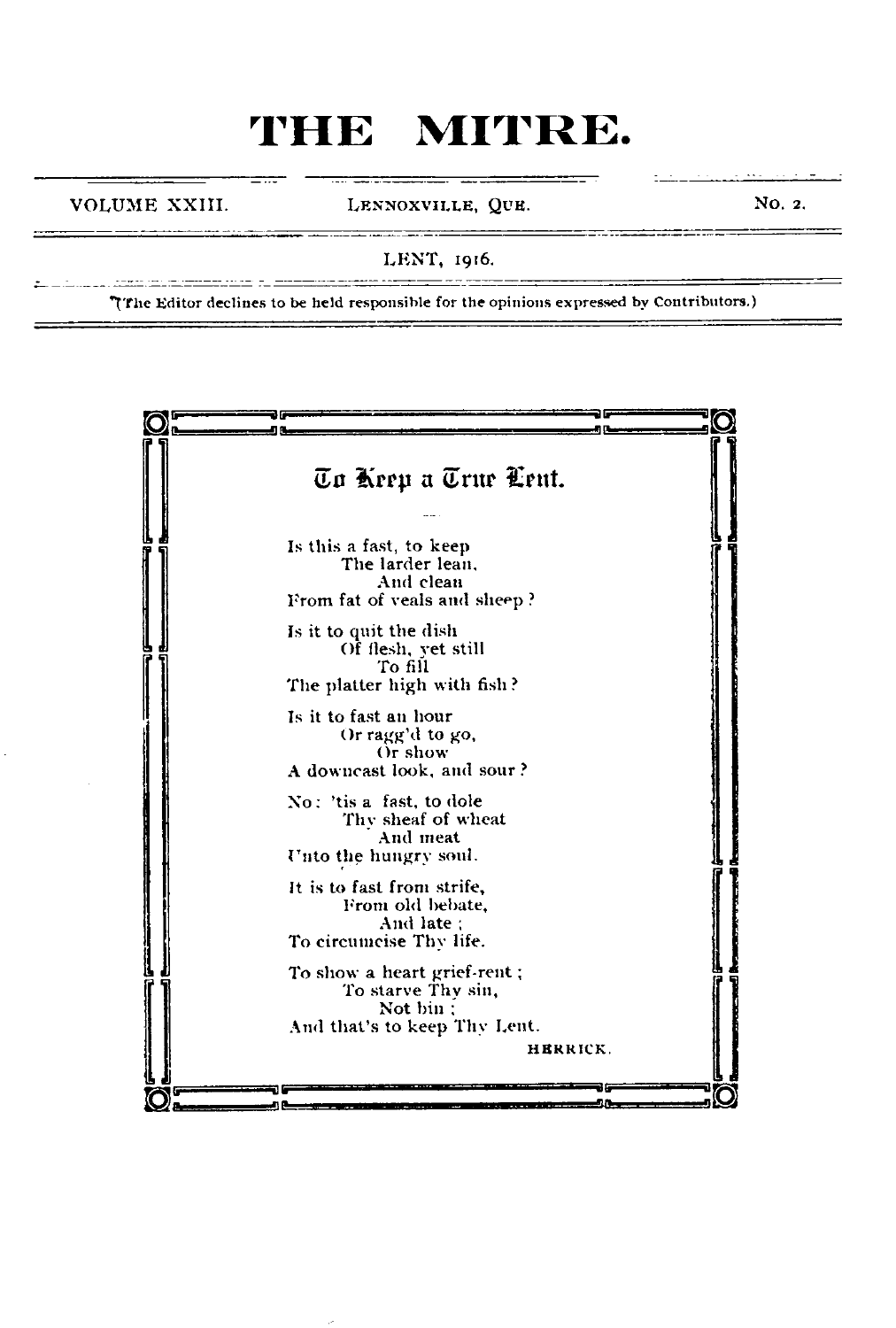### **A Canadian Duty.**

One of the great problems— perhaps the greatest problem— of the Canadian Church of to-day is the work of missions to the aboriginal races— the Indians and the Eskimos. The Bishop of Ottawa, when addressing the students during a recent visit to Bishop's College, mention'd the subject of work amongst the Indians, and emphasized the fact that the M. S. C. C. is giving special and careful attention to the subject at the present time. The question is one that is of vital importance to the Canadian Church and people, and which should receive earnest and sympathetic interest from every true Christian.

In order to understand the problem which confronts the Church, it is most necessary to understand the relationship in which the Indians stand towards the Government of Canada. It need hardly be said that the Indians have a right to expect good treatment at our hands. We have taken from them the land which for countless generations was entirely theirs, and we have made their old ways of living almost impossible. Whatever the Canadian people may do for the Indian race, it is rather of the nature of a just payment than of a favor bestowed. The Canadian Government has set apart tracks of land, known as reserves, on which the Indians can live and be safe from the encroachments of the white man. The only white people allowed to settle on these reserves are missionaries and teachers, and in some cases, with special permission, traders. Treaties have been made with the Indians by the Government, and the general terms of agreement are somewhat as follows. There is considerable variance in different parts of the Dominion— each person receives an annuity of about \$5.00 and is allowed the use of about one hundred acres of land. In addition to this, where Indian land has been bought for the use of white settlers, the purchase money is held in trust by the Government to be used in any way in which they think fit or which the Indians may suggest. While the Government retains control of both lands and money, yet the Indians of each reserve, through their elected chief and council, can make proposals for their disposition. It may seem that these terms are very favourable towards the Indians, and should put them into a very satisfactory po sition. But it must be remembered that these people have not yet learned to the full how to avail themselves of their opportunities. While in many cases they full how to avail themselves of their opportunities. have become very prosperous farmers or business people, yet generally speaking their educational and mental standing is not of a sufficiently high standard to enable them to make the best use of the means which are theirs.

The Indian population of the Dominion, according to the last census, is about 110,ooo. Of these 75,000 are officially returned as Christians— about 25,- 000 being Anglicans. In the past the Indian population, owing to the inroads of disease, has decreased rapidly, but of late the tide has turned and there is a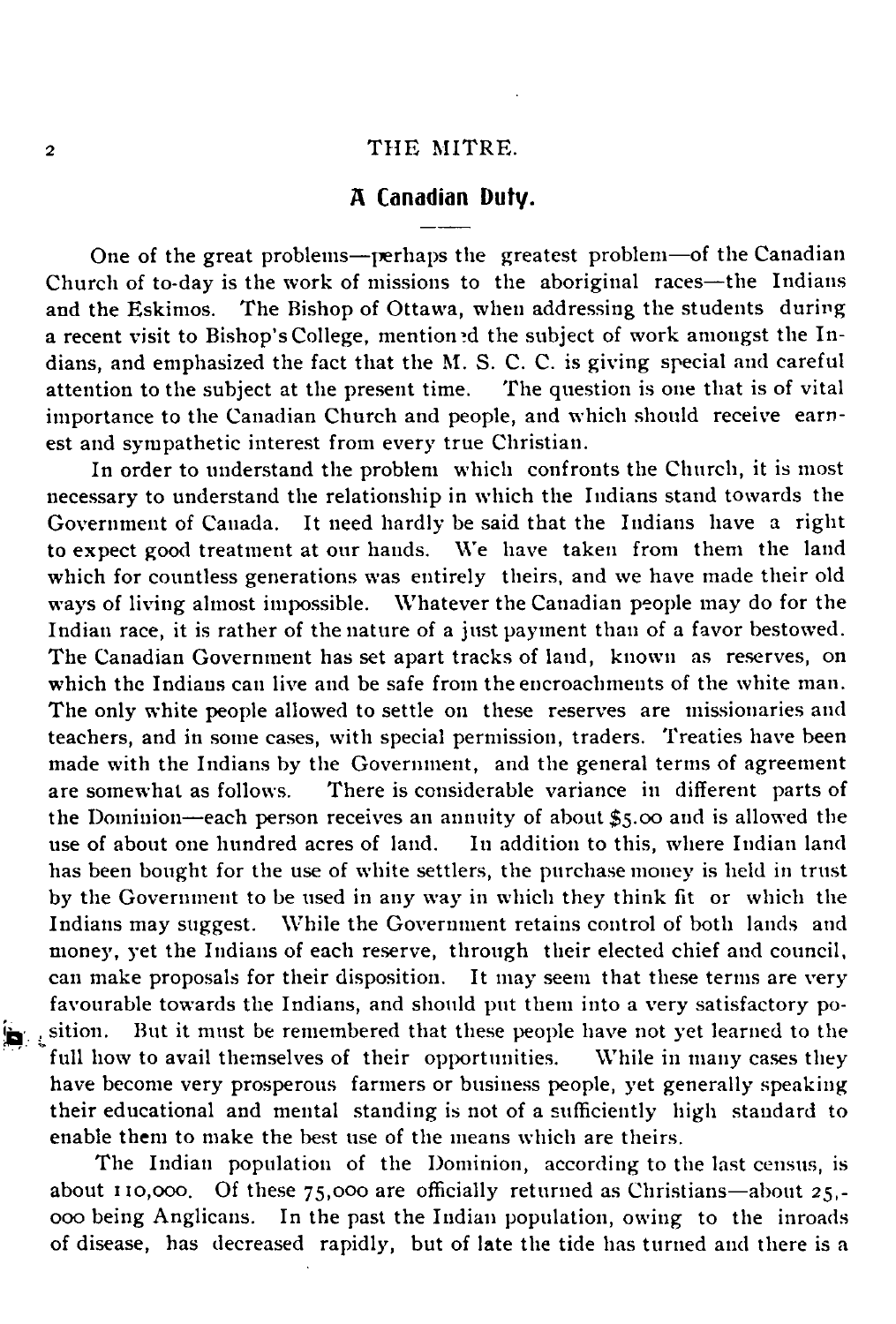slight increase. So they must not be regarded as a dying race, but rather as an element which is to take an ever-increasing part in the development of the Canadian nation.

The thought that comes uppermost, when one considers how the Church is to deal with these people, is one of the greatest difficulty, namely, the great gulf of racial temperament. Of the Indians it may truly be said that "their thoughts are not our thoughts, neither are their ways our ways." It is unfortunate that up to our thoughts, neither are their ways our ways." the present there has been no extensive development of a native ministry— the majority of the missionaries and teachers are white people, who cannot for many years even begin to understand those for whom they have to care. An Indian will often do things which are quite inexplicable to a white man, while on the other hand, the Indian often cannot see the white man's point of view. This want of understanding can largely be accounted for by one of the most prominent characteristics of the Indians, their intense reserve. They are often spoken of as impassive. To some extent this is true ; they do not show their feelings. But it is not true that they are unfeeling. An outwardly calm Indian may be inwardly a very volcano of passion. None can be more devoted in friendship, or more bitter in hatred. Another characteristic is that of irresponsibility, or it might be called carelessness. Few of them make any preparation for the future. Everything is done in a happy-go-lucky manner. One, on being reproved for being unthrifty, retorted, "What does it matter? The Indian is always happy."<br>This is quite true—nothing can depress him for very long. It is this natural This is quite true—nothing can depress him for very long. improvidence which makes it difficult for them to settle down to farming, or any other settled way of earning a living.

A point which should be counted on is their teachableness. They possess this faculty to an almost childlike extent. After a sermon had been preached on the text, "Love your enemies," an old man who had endured most cruel and unjust persecution from his neighbours, came to the preacher with tears in his eyes and said, " It is very hard, but I am trying to love my enemies." The word or example of one whom they respect exercises over them an untold influence. And they look up with a great deal of respect to the white man, whoever he may be. It is their white neighbours, with whom they associate, who are making or marring the Indians to-day. They are often accused of drunkenness and immorality. It was only recently that Archbishop Thorneloe had occasion to protest against a statement made publicly that "the only good Indian is a dead one." This idea is far too common. The sins of which the Indians are accused, often justly, are not inherent in them, but are frequently introduced by the influence of unworthy men of our own blood. It is white men who supply them with the intoxicating liquor which is their curse ; it is white men who degrade and demoralize them. Our manifest duty is to protect our weaker brothers and sisters, who, though of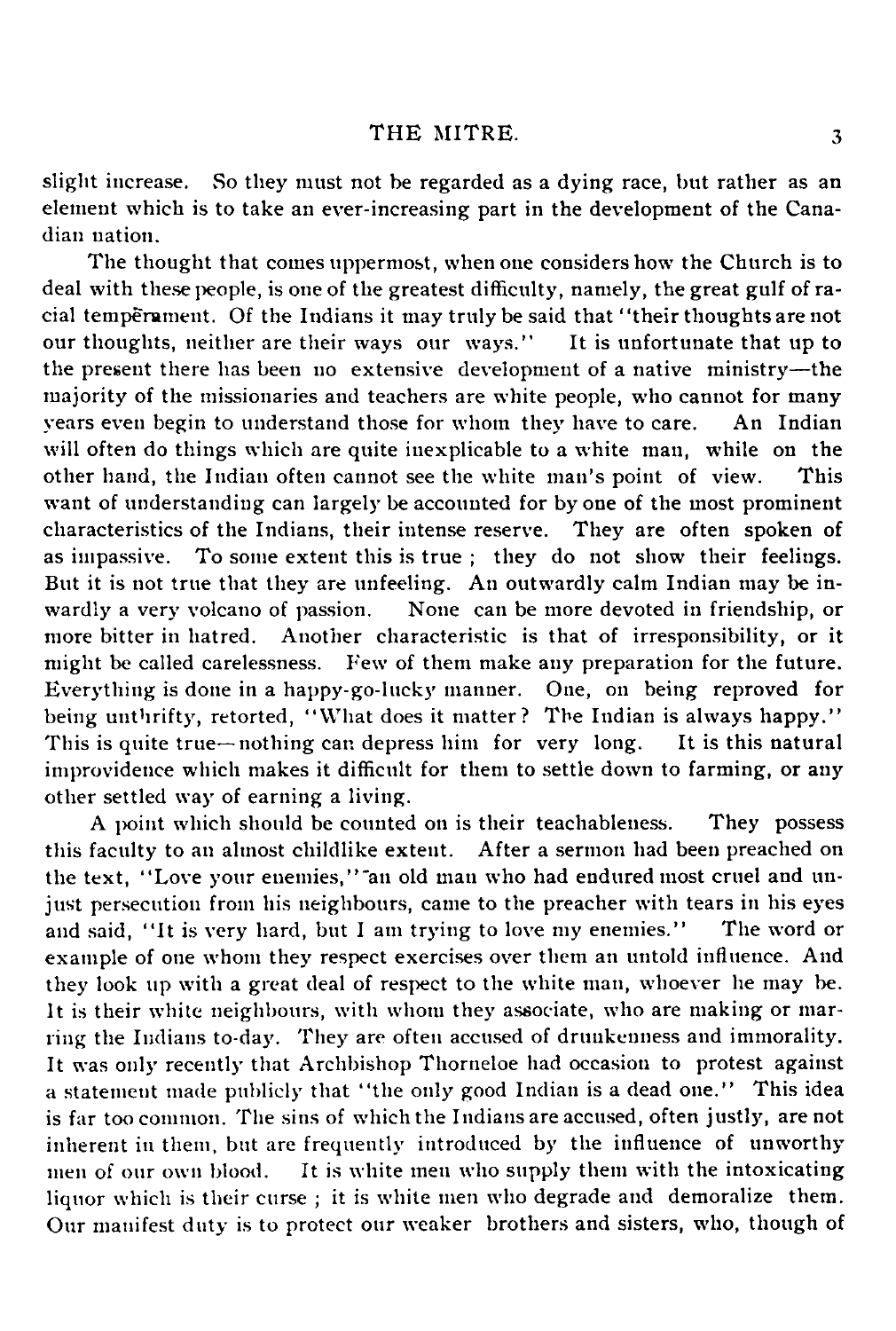a different race and colour, are children of the same heavenly Father.

Lastly, a thing which has an especial appeal in these days of peril—the Indi-<br>are most loyal citizens of their country. Band after band have voted from ans are most loyal citizens of their country. their trust funds to the Patriotic Fund sums varying from 5500 to *\$2,000,* many of their young men are to-day standing in the ranks, shoulder to shoulder with their white brethren, in defence of the Empire. The nation has acted well by them and they will stand by the nation.

How is our Church dealing with the problem ? We have industrial and boarding schools, where the Indian children receive a practical and moral train-<br>ing as well as an education. Here the boys learn farming, carpentering, and Here the boys learn farming, carpentering, and other useful accomplishments ; the girls are taught cooking, laundrying and gen eral domestic science. From these institutions they are sent home to the reserves in the hope that they may show to their fellows a better way of living. There are also day schools on the reserves where, as at the larger institutions, efforts are made to lead the children to better things. The Government pays the cost of made to lead the children to better things. education, but the church to whom the parents belong have the privilege of nominating the teacher. The Church has also to find money for the erection of church buildings, as the Indians are too poor to raise the necessary funds themselves.

The work is one that needs very careful handling. There is often an impression that anything is good enough for the Indians. This is a great mistake ; the work needs the best workers obtainable. Sometimes a missionary has to live alone amongst people who socially, morally and intellectually, are of a low grade and whose ideas are of a very different stamp to his. The successful worker must be gifted with unusual patience and sympathy, and great pertinacity and courage. In this connection we may apply the sentiments which were expressed in a sermon in the college chapel recently, that "much harm may be done by zeal without knowledge." Many well meaning efforts may be made to reach the Indians which will not only be useless, but even harmful, because they are not in accordance with the Indian point of view and therefore not acceptable. A race which has comparatively recently come under the influence of civilization cannot : be expected to become in a few years all we would wish. It is a task that will need many years of instruction, both religious and practical, tending to spiritual and physical development. It is a task that will need many years of patient selfdenying labour. But it is a task full of promise. It is for every member of the Church to strengthen and help forward the work by sympathetic interest, by example, by prayer and by almsgiving.

W.M. C. DUNN, Div. 18.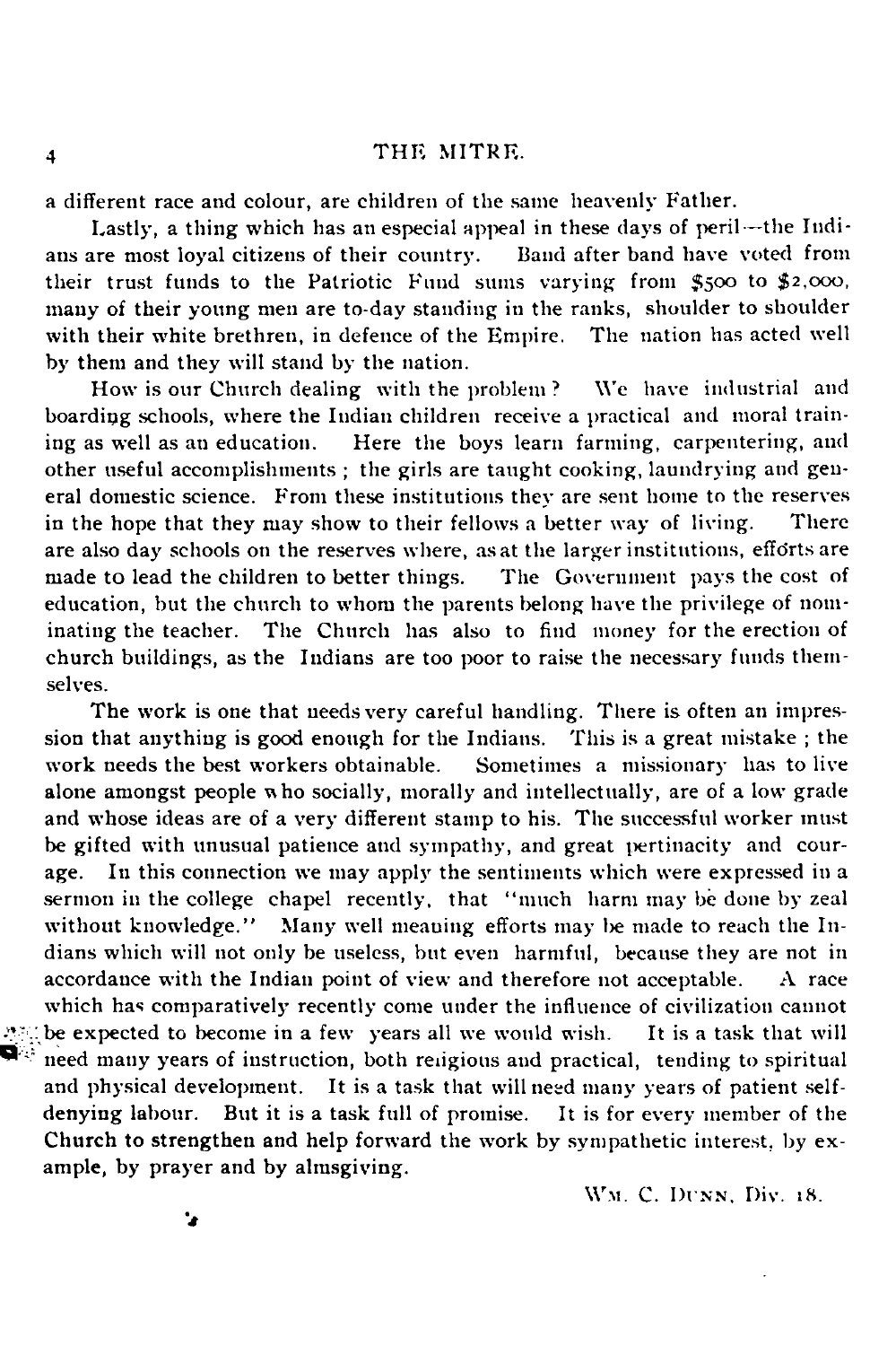### **A Decade Ago.**

Time writes no wrinkles on her brow. I wish the same were true of us. Ten years is a short space of time, but enough to witness many alterations in the physical appearance of an individual or institution. Sentiments or traditions are not touched or re-touched in the same manner. Much the same college spirit not touched or re-touched in the same manner. prevails at Lennoxville to-day as did at the time of when I write, and perhaps the same rivalry between Arts and the peaceable inhabitants of the Shed. matter of principle, objecting to the "grub," followed by students' meeting of protest. These things remain except the personal changes. Raw material comes in fear and trembling to take the place of the finished product who has gone out with all the confidence and assurance of those newly graduated, soon however to find that he is like the young man who, in a critical tone, asked a bishop why every body and thing but a deacon were mentioned in the Benedicite, and receiv ed the answer, " Have you forgotten the verse beginning 'O, all ye green things upon the earth?' "

A decade ago we had at Bishop's as fine a body of students as ever assembled there, if you do not over stress the STUDENT; of some of these I will speak. We were passing through days of extraordinary change. The Rev. Dr. Whitney had resigned and the newly elected Principal was in charge and his method of discipline had to be tested. That this was done to our satisfaction no one will deny and some will never forget. It came to a sad ending, accompanied by sin-It came to a sad ending, accompanied by sincere regret. If ever there was true repentance it existed that Sunday afternoon when the soul of Rev. T. B. Waitt passed into Paradise. A gloom was cast over when the soul of Rev. T. B. Waitt passed into Paradise. the University and Diocese, but the students literally wept for the loss of one whom they had come to love. We had tried him and found him worthy of our admiration. It was a time of change in another way also. The Altar Lights in the Chapel were placed in position by this much lamented head on his arrival and the stir it occasioned in the Diocese can now be remembered good naturedly. I do not think that a greater number of the clergy ever visited college in one year than during the time of this article. They came and they saw. In dismay and with anxious hearts some went away. It was very amusing to us who heartily enjoyed having the new altar ornaments, to see the expressions and hear the remarks of graduates and students who daily expected perversions to Rome. It is safe now to tell that we had a "Lennoxville Party" and were looked upon with much serious suspicion by those of opposite tendencies. Our regular attendance much serious suspicion by those of opposite tendencies. at the Saint's day celebration of the Eucharist, our fortnightly meetings for intersion and discussion, as were the wearing of our cassocks most of the time, caused no end of speculation. The most candid relations existed, however, and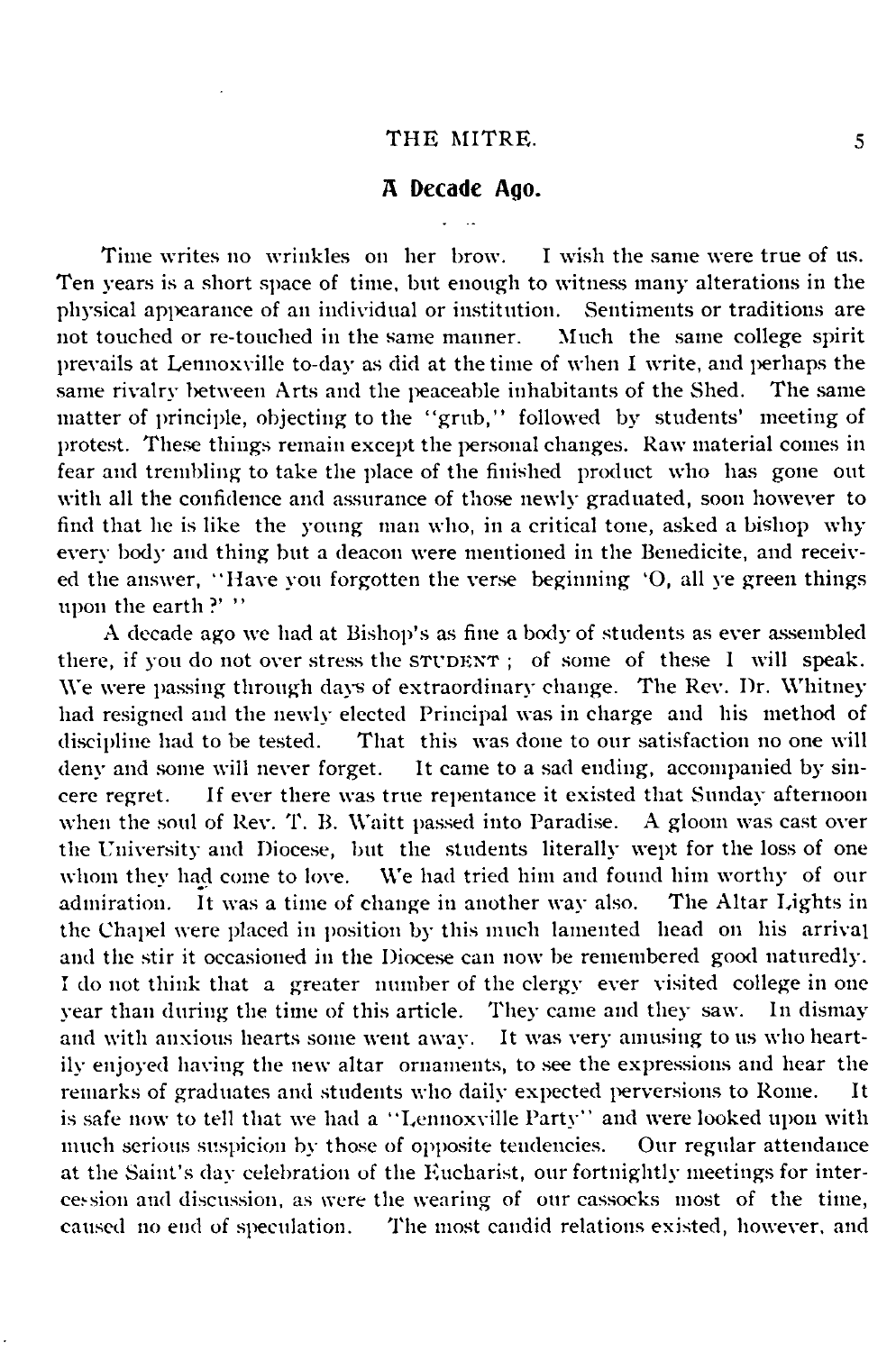difference of view did not prevent the growth of "esprit de corps." I often wonder if all of the "Lennoxville Party" have been loyal to what we then believed and if the opposite party has come to understand. If both are as we promised, and if the opposite party has come to understand. hope, the Church is stronger.

Time nor space would not permit my alluding to all of that year. It was fitting that first place should be given to the Principal, whose memory is revered by all who knew him. The sermon preached by Rev. Canon Allnatt on the Sunday following his decease must still be fresh in the minds of those who heard it. A splendid tribute to the worth and manner of one whom the preacher alluded to as "our Moses."

The members of the Faculty who still adorn their chairs and remember 1906<br>not have their obituary written at this time. As far as Bishop's is concernwill not have their obituary written at this time. ed they are very much alive. What follows will be remarks about those who are not known to the present student body, which I hear is very small on account of the European cataclysm. How fine it is to think of Lennoxville men doing their<br>"bit" to serve the Empire ! Their praise shall go out into all lands ! For those "bit" to serve the Empire ! Their praise shall go out into all lands ! who have wielded the sword in a righteous cause have been humanity's greatest benefactors.

Well, there was "Bons" (Bonsfield), clear headed, keen eyed and a favorite with all. Enough Celtic blood ran in his veins to give him that grim determination characteristic of the race. He always kept " open house" in his room. Every one was welcomed and many an evening did we spend there. The exception to the rule was the week before exams. No one could gain admittance. The host the rule was the week before exams. No one could gain admittance. The host was not "at home." As far as any of us knew it was the only time he gave to the serious consideration of work. His marks, however, were never anything but creditable. Had I his address now I would write him a reminiscent letter.

It would not be right to delay mention of "Sower" (Sowerbutts) whose door was barred at all times by locks, bolts and hooks. He was the victim of delirious dreams, and breakfast was frequently enlivened by his narrating the workings of the undermind. The college never had a fiercer antagonist of the daily menu. "Do it now" was his motto, and the august authorities on the platform never failed to receive a visit from him, dish in hand, and with questions straight to the point. As a preacher "Sower" was in a class of his own. Thread-bare texts received novel treatment at his hands and his early training in the Wesleyan Society gave him that fire and evangelical zeal so often wanting in us. He was an extremist in ritual. His favorite pastime was burning incense, especially in rooms where it was most offensive, but no harm was done, for every one had a warm place in his heart for this human enigma. A mission at Huntingville was started at this time and much real good was accomplished through the pastoral work and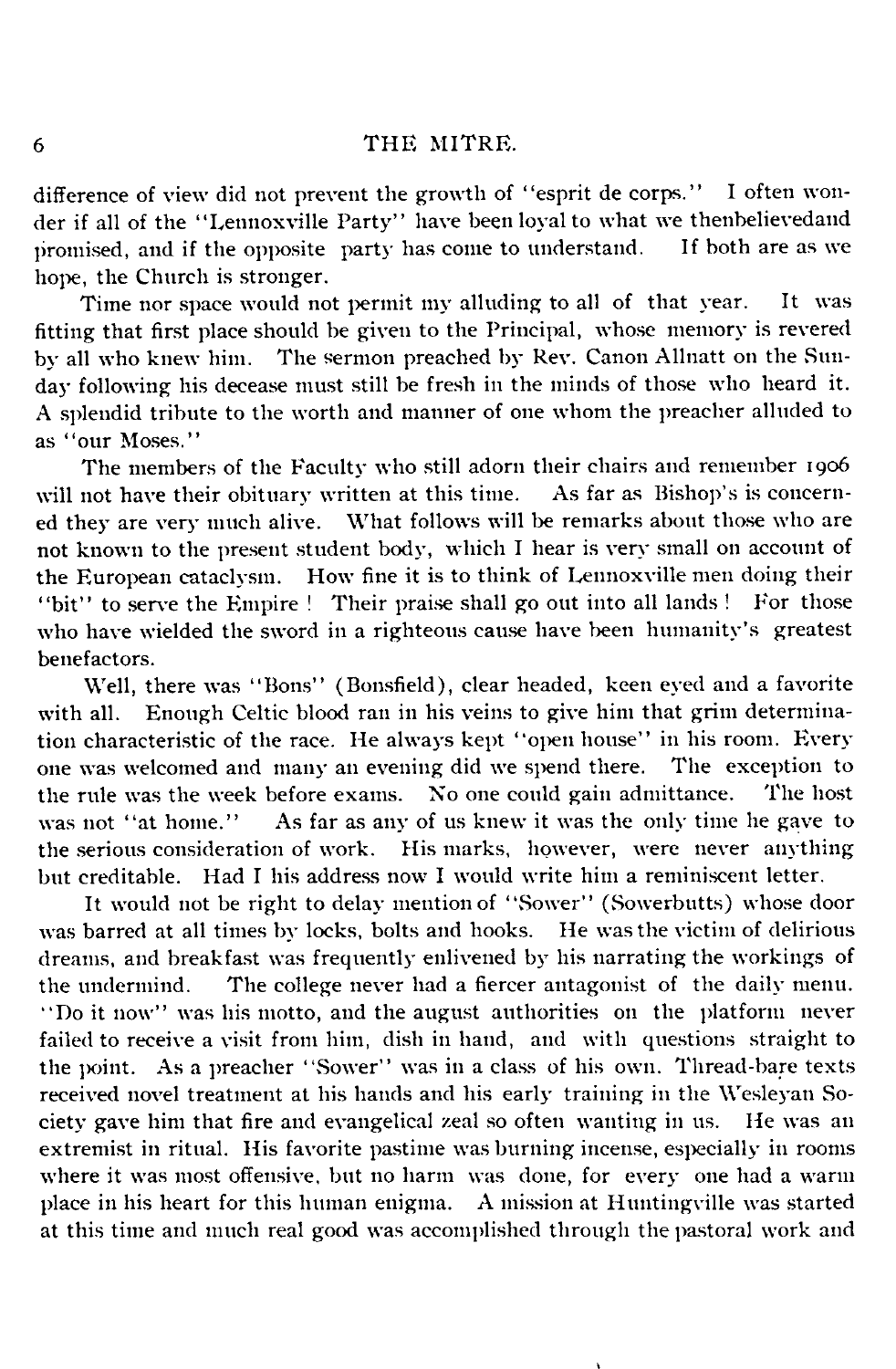preaching of this man. As an entertainer "Sower" had no equal. His dramatic impersonations and comic songs, mandolin playing, and the instantaneous outbursts that came so unexpectedly in lecture room, dining-hall and elsewhere gave •a humourous touch to college life.

Clark had a brilliant mind. His naps in lectures did not prevent his scoring high in exams. One note book for everything, and writing therein wherever it happened to open in the most illegible hand would have been without value to any one but a student whose brains worked as rapidly and hypercritically as Clark's. No doubt he did well at Cambridge.

The most tastefully and daintily equipped room was Weary's. How many rnoons and evenings we spent there! It was a shame and I afternoons and evenings we spent there! feel that we were to blame for much of his struggle to make good. But then students do not think of these things, and such gracious hospitality and comfortable chairs as were offered by Weary were too great a temptation to men who were eager for these luxuries. The Mitre owes its existence to-day to the hard The Mitre owes its existence to-day to the hard work and business methods that he gave to it when he became Business Manager. It was certainly in a state bordering on bankruptcy, heavily in debt and advertisers fast diminishing. His conscientious labours on behalf of the Mitre we cannot forget. The splendid talent of '08 class proved of great value in the theatrical enterprises which netted our magazine financial assistance.

Graduates from two other colleges were numbered among us. LeRoy from the University of Paris, and Roy of McGill. The former was fast making a way for himself among us with his genial manner and interesting talks, but occasional absence from our company soon cut short our fellowship. He took unto himself a wife and could not come to the "joints." Roy was a "plugger," and this fact alone prevented our making an intimate acquaintance. His notes were always up to date and frequently borrowed by the less studious. This courteous and retiring the son of McGill made an impression on us by his intensive work, not results. It was very unfortunate that his room was next to the well patronized quarters of Weary. That we did disturb his hours of labor was impressed on us by frequent requests to be more moderate in our recreation. How little consideration we show each other !

I wonder how all these and others, whose memories I cherish, are faring in work we were then preparing for. Ten years have lapsed since many of us the work we were then preparing for. met. Our peculiarities and inconsistencies are remembered. The events of that memorable vear can never be forgotten by us. The hours of gloom and days of memorable year can never be forgotten by us. gladness gave a hue to life that will go with us throughout our earthly pilgrimage. We were one happy group, and it is my hope that those who filled up the ranks as we fell out have enjoyed their days at Bishop's as did we.

ARTHUR M. DUNSTAN.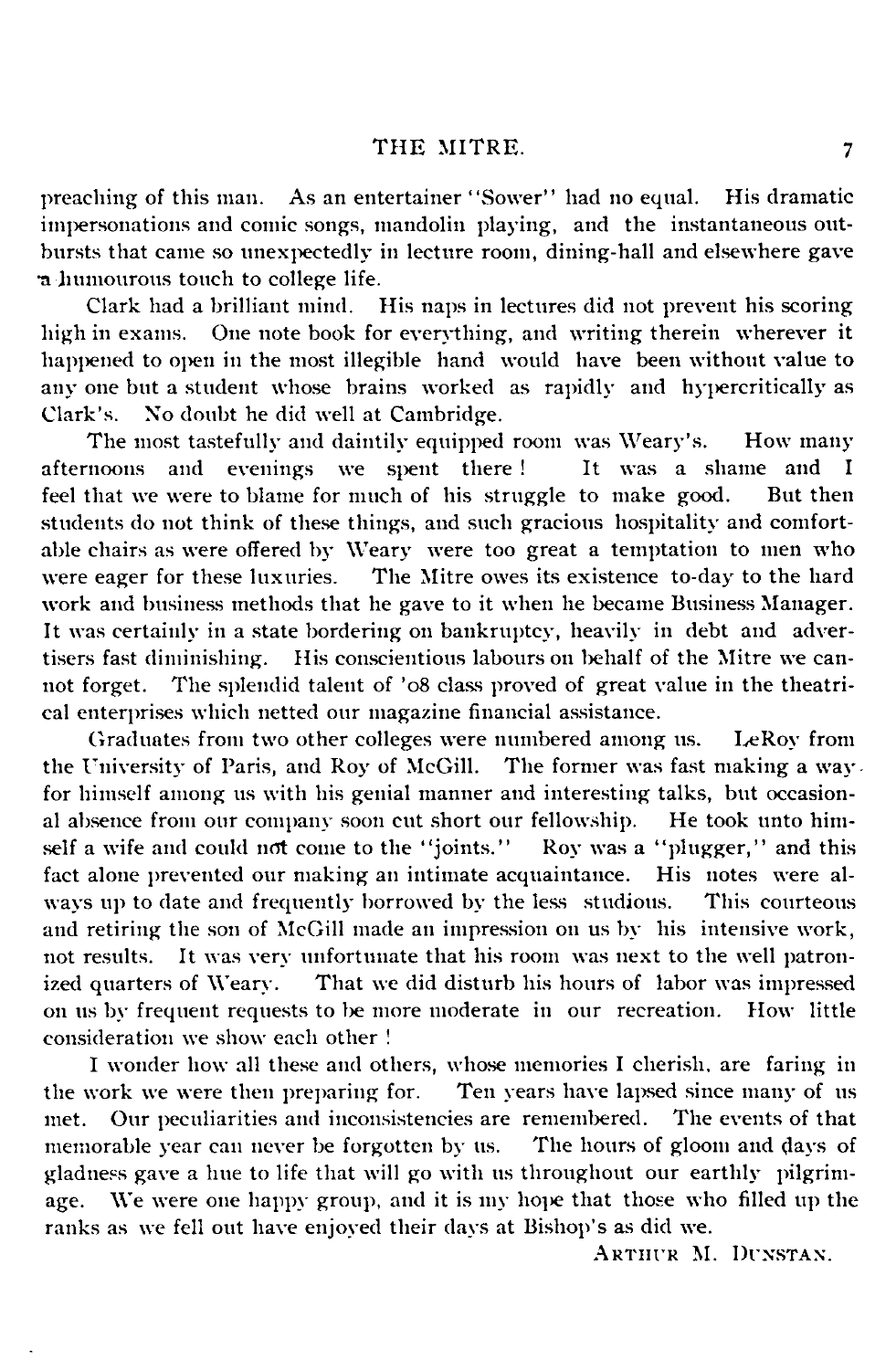### **The Spectator.**

On the 12th of April, 1709, Sir Richard Steele began publishing his neverto-be-forgotten Tatler. His friend, Joseph Addison, who at the time was in Ireland, caught at the idea and sent in paper after paper, so that the periodical flourished greatly during his life-time, but this, alas ! was of short duration, for it expired as early as January 2nd, 1710. The Tatler had done its duty, however, for it paved the way and served as a model for its grand' successor, The Spectator. As Mr. Nahum Tate, the poet-laureate of that time, so ably expressed it—

> "When first the Tatler to a mute was turn'd, Great Britain for her censor's silence mourn'd Robb'd of his sprightly beams she wept the night, Till the Spectator rose, and blazed as bright. So the first man the Sun's first setting view 'd, And sigh'd, 'till circling day his joys renew'd ; Yet doubtful how that second sun to name, Whether a bright successor or the same, So we ; but now from this suspense are freed, Since all agree, who both with judgment read, 'Tis the same sun, and does himself succeed."

The first number of The Spectator was issued on March 1st, 1711, and kept on until December 6th, 1712. It was published daily in single sheets, foolscap folio, and printed in double colums on both sides. The subjects of the papers were discussions on the fashions and manners of society, the pulpit, the theatre the opera and general literature, while politics were expressly excluded. The Spectator rapidly grew in popularity and circulation, and soon came to have considerable influence. At first the number of copies distributed each day was 3,000 and this gradually increased to 4,000, while it is said that as many 20,000 copies were often sold in one day. Among the list of subscribers we find such famous names as Sir Richard Blackmore, Sir Isaac Newton, Dr. Garth, Sir Godfrey Kneller, Robert Walpole, Christopher Wren ; while each volume is dedicated to some renowned personage as the Baron of Evesham, the Duke of Marlborough, Lord Halifax, the Earl of Sunderland, the Earl of Wharton, Sir Paul Methuen.

The two chief coadjutors of The Spectator had known one. another since boyhood. They were school fellows at Charterhouse, they were at Oxford together, and throughout life there always existed a great friendship between them. And what a difference there was in the character of the two men ! Joseph Addison, kind, just, reserved, timid and shy in public companies, living a quiet and happy life among his books ; Dick Steele, the wild young man who joined the Horse Guards, who lived a roisterous life about town, who was disinherited by a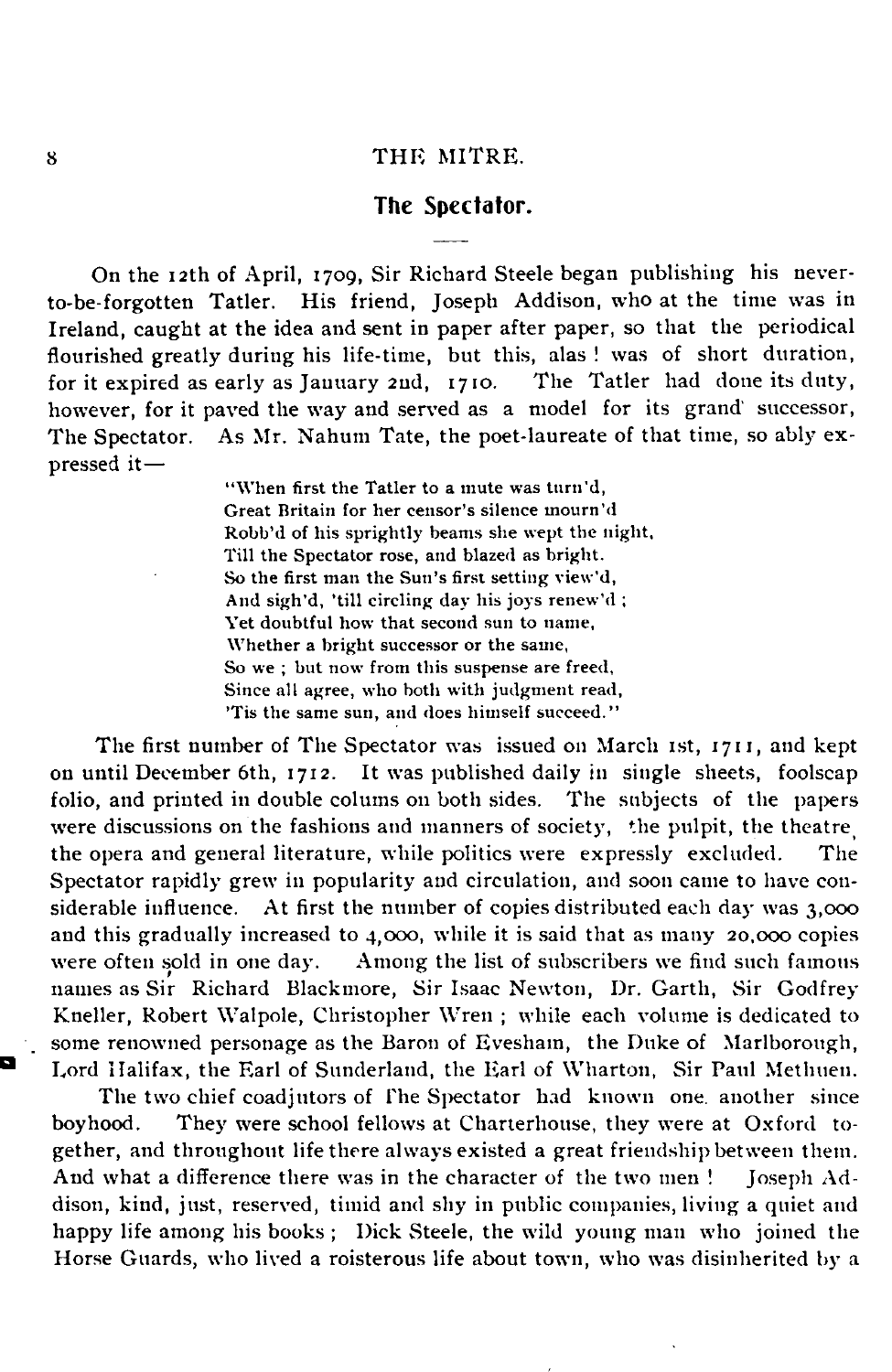rich relation, who was a Christian in principle but not in practise, who, after a boisterous "soirée" in the company of some comrades would stagger to his friend Addison's room for a few minutes' conversation. As Macaulay wrote, " He was one of those people whom it is impossible to hate or to respect. His temper was sweet, his affections warm, his spirits lively ; his passions strong and his principles weak. His life was spent in sinning and repenting; in inculcating what was right and doing what was wrong. In speculation he was a man of piwhat was right and doing what was wrong. ety and honour ; in practise he was much of the rake and a little of the swindler. In Spectator No. 555 Steele renders a tribute to his friendship with Addison, "I am indeed much more proud of his long-continued friendship than I should be of the fame of being thought the author of any writings which he is himself capable of producing. I remember once telling him there was nothing I so ardently wished as that we might sometime or other publish a work written by us both which should bear the name of the monument, in memory of our friendship." Although no volume with that express purpose was published, yet the works of the two in the Tatler, the Spectator, the Guardian, stand side by side as a splendid memorial of their genii and fellowship.

The next important writers in The Spectator were Eustace Budgell and John Hughes. The former was a cousin of Addison's, whom he assisted in his literary work in London. He was the author of the papers on the "She-romp Club," the rural sports of Sir Roger, and all those which are marked with the capital letter X. He came to a deplorable end. From a variety of imprudences he was reduced to very straight circumstances, and was accused of tampering with a will, which bequeathed him  $f_2$ ,000. Unable to bear the disgrace he became Unable to bear the disgrace he became visibly deranged in his mind and finally committed suicide. John Hughes was of a poetic turn of mind, wrote plays aud dramas, and did a considerable amount of translating from Latin, French and Italian. His papers approach very near to Addison in finish, but their chief difference lies in simplicity, Hughes employing longer and more complicated sentences.

Throughout the pages of The Spectator we find many of the writings founded on imaginary characters, which greatly help to diversify the reader. The most important of these is Sir Roger de Coverly and the Coverly papers are known the world over. Sir Roger is minutely described by Steele in Spectator No. 2. " He is a gentlemen that is very singular in his behaviour, but his sin gularities proceed from his good sense, and are contradictions to the manners of the world, only as he thinks the world is in the wrong." " It is said he keeps himself a bachelor by reason he was crossed in love by a perverse beautiful widow of the next county to him." "He is now in his fifty-sixth year, cheerful, gay, and hearty, keeps a good house both in town and country ; a great lover of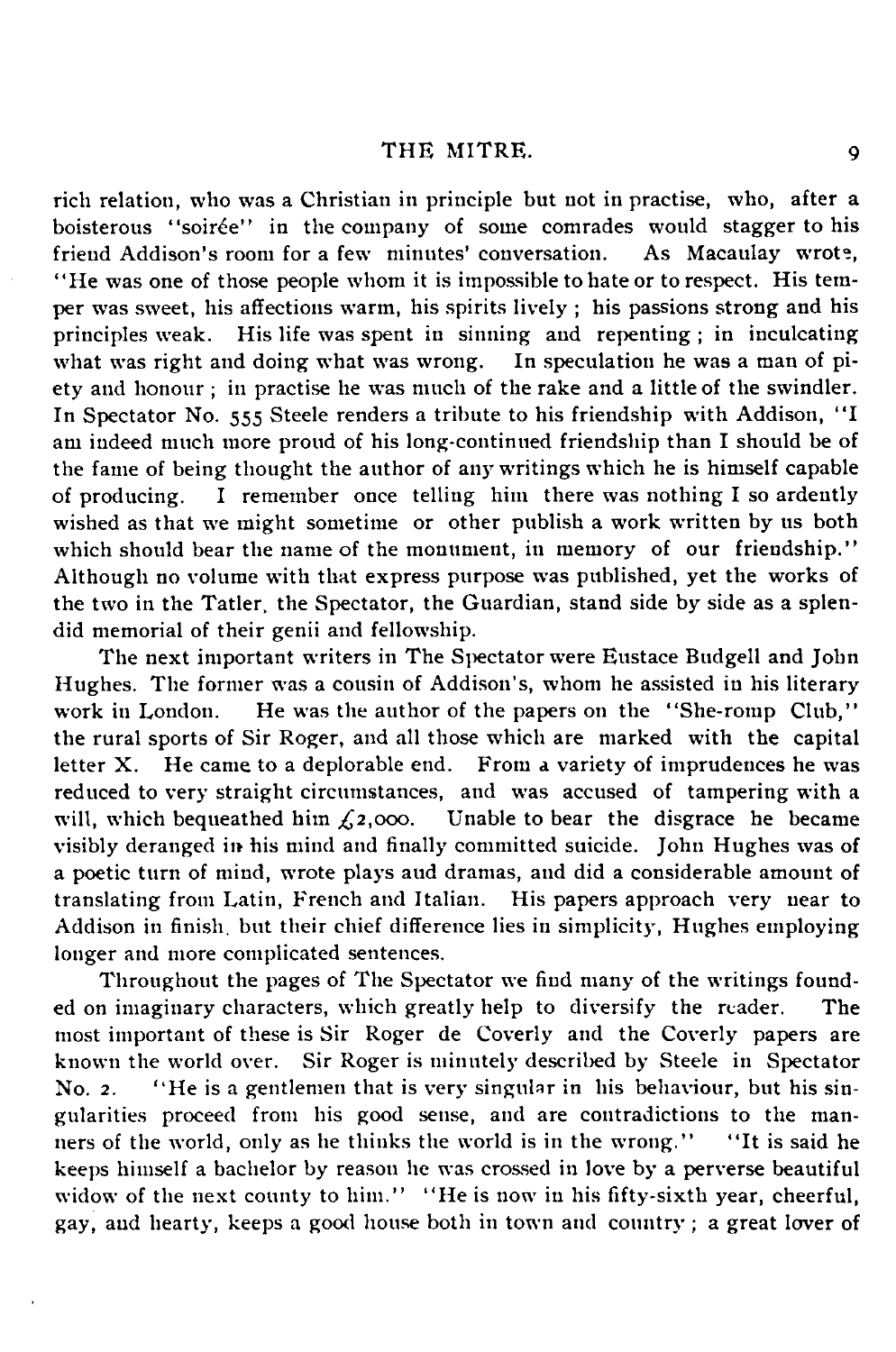mankind ; but there is such a mirthful east in his behaviour that he is rather be loved than esteemed ; his tenants grow rich, his servants look satisfied, all the young women make love to him, and the young men are glad of his company." Sir Roger was Addison's favourite character, and we are told that one day he was very vexed with Steele because the latter had made the old knight do some most injudicious deed in one of his papers. Foreseeing a little before he laid down the Spectator that someone might take up his pen the moment he quitted it, Addison one day said to an intimate friend, "By heavens, I'll kill Sir Roger, that nobody else may murder him." Consequently Spectator No. 517 consists of nothing but Consequently Spectator No. 517 consists of nothing but an account of the old knight's death and circumstances attending it.

Besides Sir Roger one soon becomes friends with other characters— Will Honeycomb, the gallant old bachelor, who is the eminent authority on all society matters ; Sir Andrew Freeport, the wealthy merchant of the city of London, who has made fortunes in commerce ; Captain Sentry, the heir to the Coverly estates, "a gentleman of great courage, good understanding, but invincible modesty :" Will Wimble, the younger son of an aristocratic family, who is being kept down by his elder brothers ; the curate in Sir Roger's home village, who never preached his own sermons.

In several numbers of Volume I we find various descriptions of different so cieties and clubs which existed in those days. It might be interesting to cite a few examples. The most curious is that of the " Ugly Club," a fraternity hav ing its origin at Oxford which consisted of a President and twelve Fellows. In order to become a member of this worthy institution the applicant must have " a visible queerity in his aspect, or peculiar cast of countenance," or, "if the quantity of his nose be eminently miscalculated, whether as to length or breadth, ha shall have a just pretense to be elected." We are told also that if two or more apply for the same vacancy, the competitor who has the thickest skin shall be admitted. The "Hum-Drum Club" was composed of very "honest gentlemen, of peaceable dispositions, that used to sit together, smoke their pipes, and say nothing till midnight." The " Club of Fat Men" had a very efficient test for new members. Their club room had two entrances, one by a door of moderate size, and the other by a pair of folding doors. If a candidate could make his entrance safely though the first he was considered unqualified, but if he stuck in the passage and could not force his way through it, the folding doors were thrown open for his reception, and he was saluted as a brother.

Many of the papers are given up to the discussing of questions relative to the theatre and the opera, and thus we find many actors writing to The Spectator for help. For example, in No. 36 an actor, "Salmoneus of Covent Garden," writes complaining of having been ousted out of his position of "thunderer" and de-鏊

涂.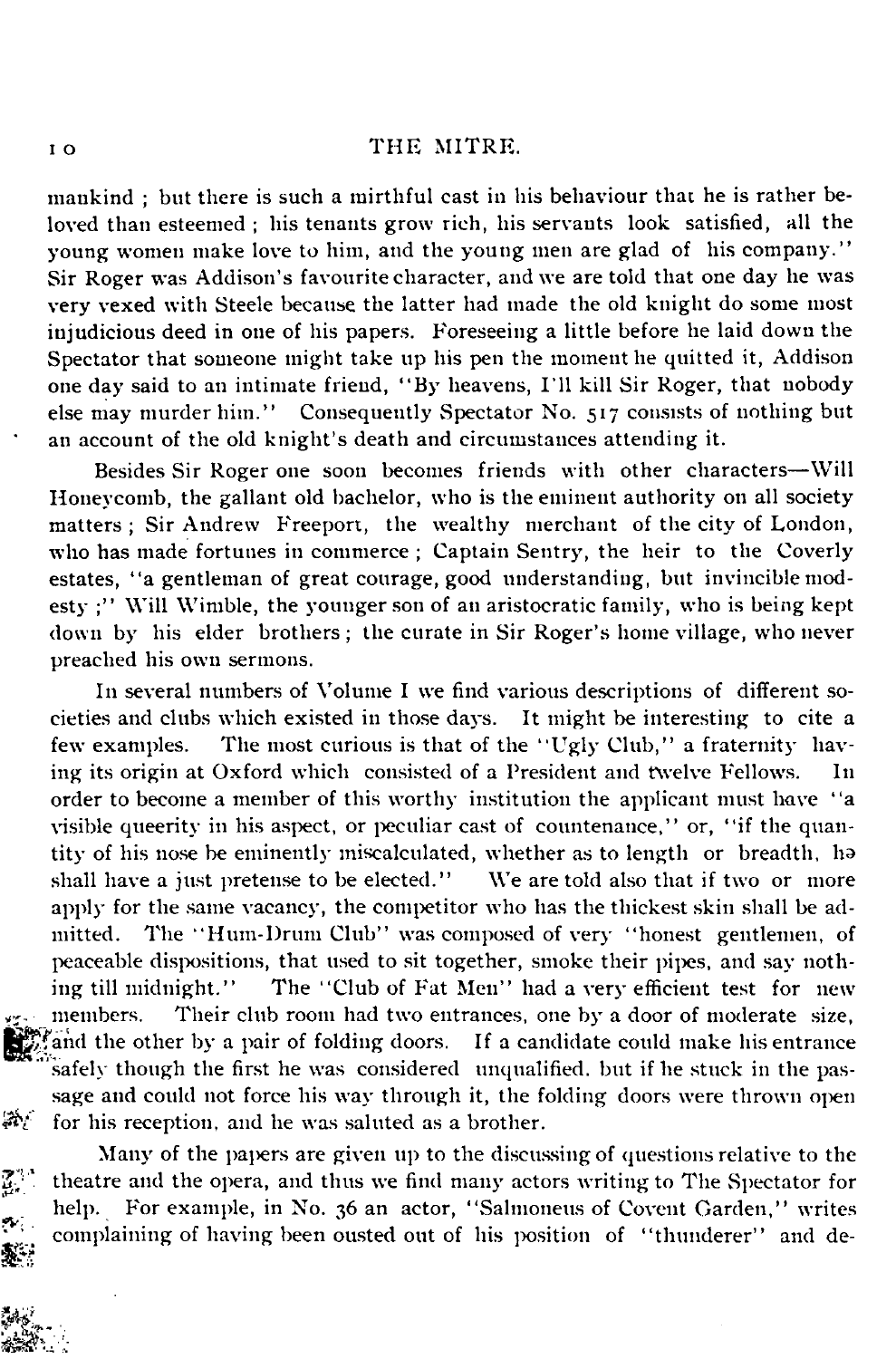31

by being made a "ghost." Following this we have a number of petitions from various men of the stage in trouble.

" The petition of all the Devils of the Play-house in behalf of themselves and families, setting forth their expulsion from thence, with certificates of their good life and conversation, and praying relief. (The merit of this petition referred to Mr. Ch. Rich, who made them devils.)

" The petition of the Grave-digger in Hamlet, to command the Pioneers in the Expedition of Alexander. (Granted.)".

Eighteen months after Steele concluded The Spectator proper, Addison renewed the paper and for some eighty numbers it again flourished. These were issued only three times a week, on Mondays, Wednesdays and Fridays, and although in the present volume there were not a few examples of the happy humour which characterized the previous volumes, yet its general tone is too didactic, and it was not as great a success. " All the members of the imaginary society, which are described in my first papers, having disappeared one after another, it is high time for The Spectator himself to go off the stage," says Steele in his farewell number. But although The Spectator may have "gone off the stage," yet it has not " disappeared," and neither has its famous characters. To those who take the trouble to read The Spectator, Sir Roger de Coverly, Will Honey comb, Sir Andrew Freeport, Captain Sentry, Will Wimble, are not dead, but are indeed alive. As we read on, the spirit of a dead century comes forcibly back to us.

F. FLUHMANN, '17.

### The Indifferent Ones

IT NMOVED they sit by the stream of Life

And its blood-red tide to the sea goes down. While the hosts are borne through the surging strife

To a hero's death and a martyr's crown.

They pay no toll of their gold or blood ;

For them 'tis a pageant and naught beside, So they calmly dream by the reeking flood

While the sun goes down in the crimson tide.

F. O. CALL.

11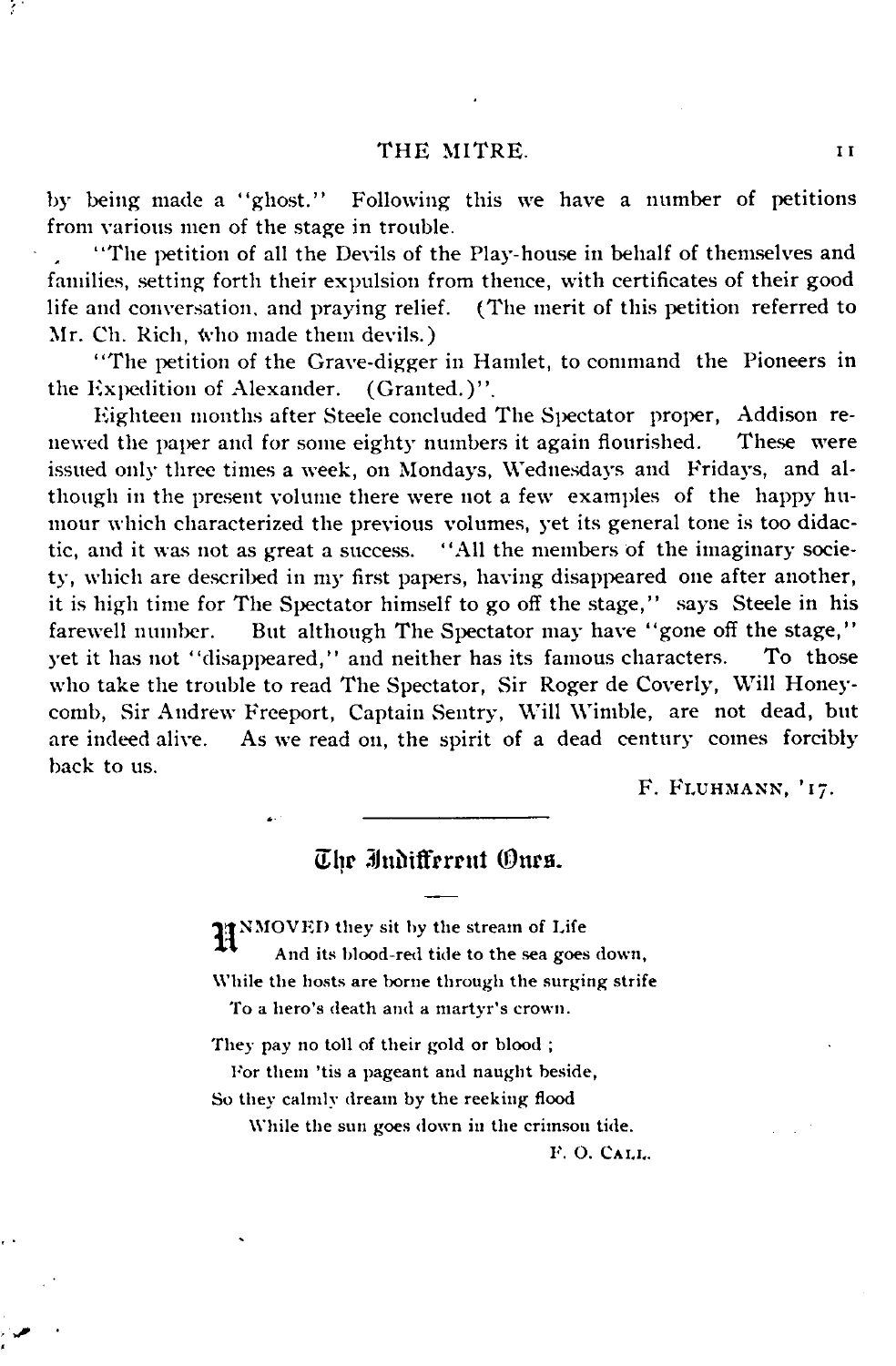### **THE MITRE.**

#### *EDITORIAL S T A F F .*

| J. TEMPLETON Editor-in-Chief                   |
|------------------------------------------------|
| Miss Bernice A. Hunter, '16. Lady Editor       |
| H. D. Caswell '16 Associate Editor-Arts        |
|                                                |
| A. R. Lett '18. Associate Editor-Divinity      |
| Max. Norcross '17 Athletic Editor              |
| Rev. J. Samuel Rowe, B.D., '16 Exchange Editor |
| GEO. W. PHILBRICK, '17 Business Manager        |
| A. E. Gardner, '17 Assistant Business Manager  |

#### THE MITRE is published by the Students of the University of Bishop's College.

Terms, \$1 per year in advance. Single copy 20c.

Contributors of articles are entitled to receive three copies gratis of the number containing their articles.

Copyright will be secured on all articles sent to and accepted by the Editor-in-Chief accompanied by written request that they be copyrighted.

Address all contributions to the Editor-in-Chief, and all business correspondence to the Business Manager.

**The Mitre, Bishop's University, Lennoxville, Quebec. Printed by F. H. BRIDGMAN, Danville, Quebec**

ander de la Sal

|  | VOL. XXIII. |  |
|--|-------------|--|
|  |             |  |

LENNOXVILLE, QUE. No. 2

and t<del>he</del>e

LENT, 1916.

### Editorial Comments.

An editorial of twenty-one years ago quotes the following statement of a graduate of many years standing : "An institution which has stood the test of hardship and misfortune for fifty years has surely been marked out for great things."

The young undergraduate seldom realizes that the institution which he is attending has a history replete with many facts that are either lost sight of by succeeding generations of students or are entirely forgotten. The history of the University of Bishop's College is a history of noble aspiration and of brave strug gle against misfortune, lack of sympathy and, in some cases, of open antagonism. Yet in spite of misfortunes, in spite of bitter and relentless opposition, Bishop's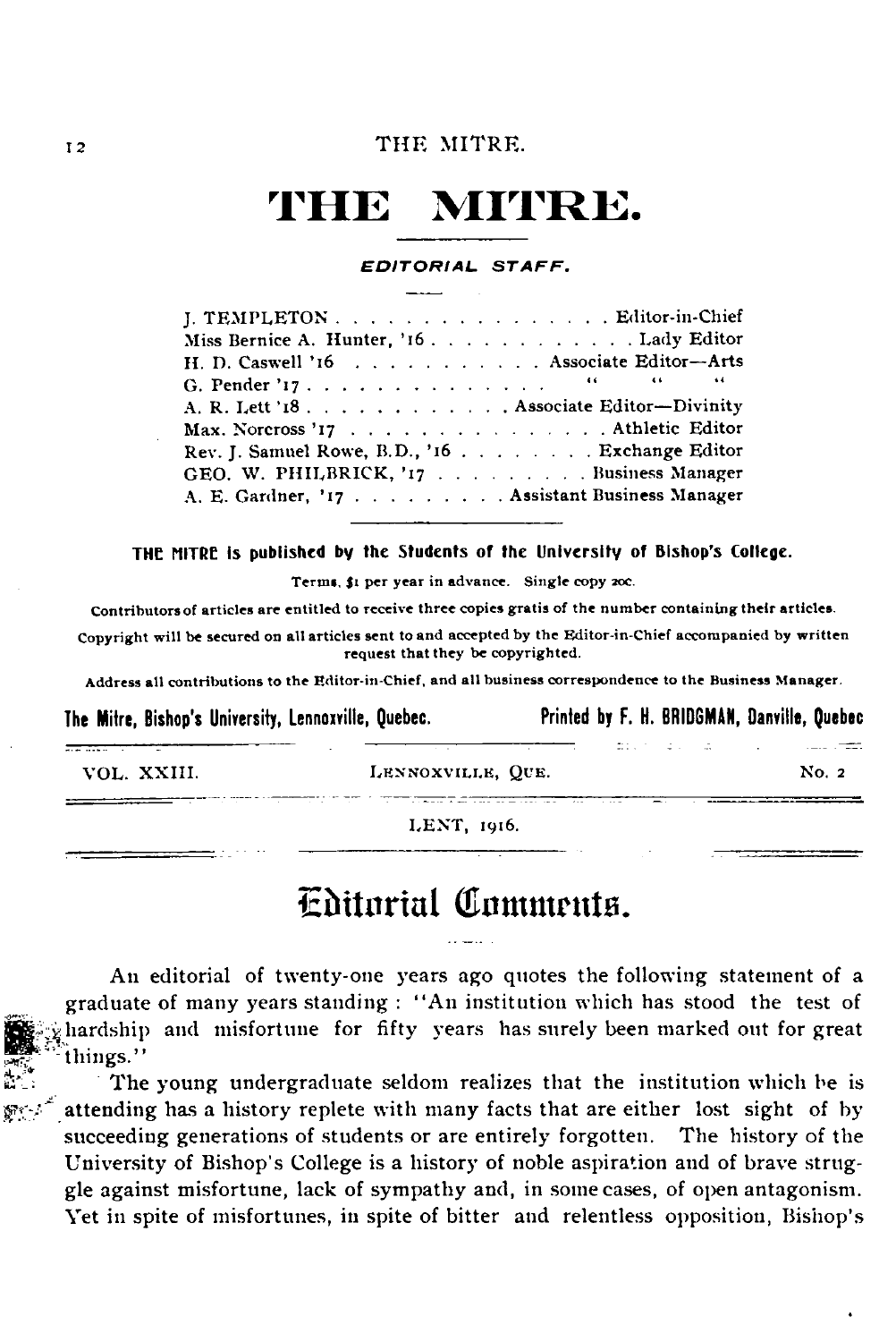has weathered every storm, until to-day she is recognized as a seat of sound learning and given her due place among the Universities of this country. One has not to seek far for the reason for this. It is summed up in one pregnant word, Loyalty ! "The progress of the University," the same editorial goes on state, "has been a difficult and a dangerous one." Yet each ordeal has been faced bravely and resolutely by "the powers that be" with the result which we see today.

Those who founded the University were loyal to a great and lofty ideal. Those who came after them gave their whole-hearted support. In the dark days when everything seemed to be at its lowest ebb, this fervent spirit of loyalty never wavered. It was a light shining through the gloom—a torch which indeed lit a fire— the fire of enthusiasm which has burned steadily until now.

To-day we, like many colleges, are facing a crisis. The insistent call to arms has been answered by many of our members. Bishop's could not be behind when that call came. Her sons nobly responded. But we miss those men. Our " Alma Mater" misses her sons, aye and mourns for two who have yielded their ]ives in the great struggle— Eustace and Bernard.

At present our numbers are small, but an indomitable spirit of loyalty should<br>le us to keep the old College "alive." In what does this spirit of loyalty enable us to keep the old College "alive." consist ? It may be summed up very briefly. It means an unswerving devotion to the University— to her traditions, her welfare and her honour. This duty, for it is a duty, devolves upon every undergraduate in the University. Each student leaves his impress in some shape or form upon the life of the University as a whole, and he can, in a measure, help to make it what it ought to be, or mar it.

Those who have gone from our midst— the men who have enlisted, the Alumni, and further, the friends and supporters of the University, look to us who are left to maintain the College life and traditions. Ours is a unique position— a position of privilege. The fellows far off in the lonely trenches are looking to us to keep "the ball rolling" — noblesse oblige !

It must not be left to a minority to carry on the affairs of the University in so far as the student body is concerned. Each man should willingly undertake to do his share whether it be in holding office in some branch of the Association, or in Athletics, or in maintaining that " esprit de corps" which is so vital at the present time.

Certain changes have been made on the editorial staff. A new Editor-in-Chief and Divinity Editor have now been appointed to succeed those who have vacated office. The Editor and his staff request that the whole-hearted support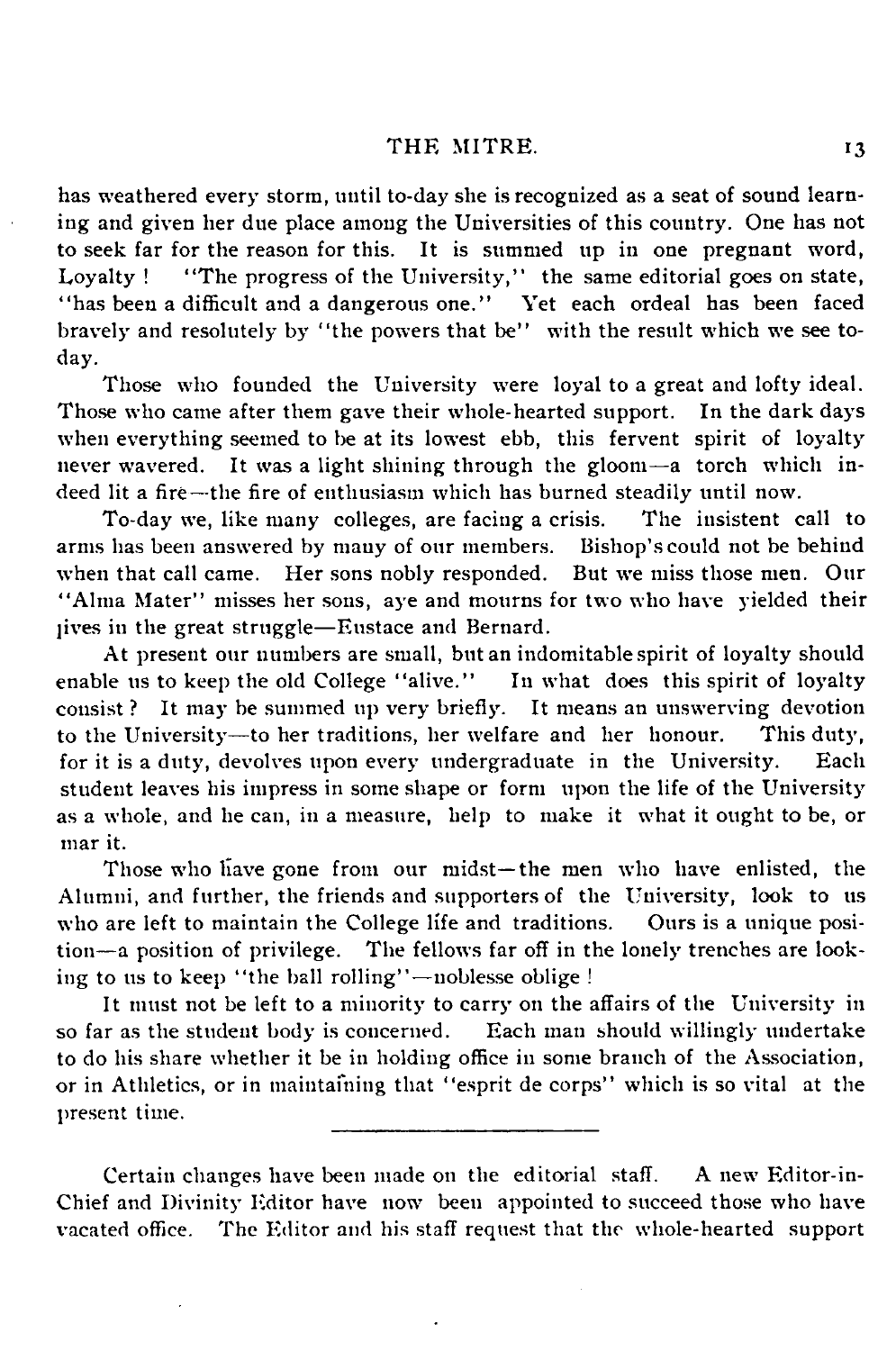of the student body be given in the matter of supplying material for publication, especially in the new departures now introduced, namely, " Around the Halls" and the "Co-Eds' Corner."

It is expected that the next issue of the Mitre will be a pictorial number, having the photographs of the men who have enlisted inserted in a suitable way. The Editor requests that those who have photographs or letters from men now at the front, which they are willing to have published, will kindly hand them in as early as possible.

### Divinity Notes.

The number of Divinity students is gradually becoming less. Since the beginning of the academic year five of our numbers have gone from our midst to don the khaki. In fact the whole of the regular L.S.T. Class has enlisted.

Messrs. Roe and Baker, who were for some time in the 2nd Field Ambulance Corps in Sherbrooke, were drafted into the 9th Field Ambulance Corps of Montreal, which has now gone overseas. Messrs. Vokey, Griffith and L'Estrange, who also enlisted in the 2nd F. A. Corps, have now gone overseas.

We feel the absence of these fellow students keenly. While we are sorry that they are no longer with us, we are indeed proud that they have made the sacrifice and gone forward to do their share in the noble work of ministering to the sick and wounded.

Of those who enlisted last year in the 5th Canadian Mounted Rifles, one has yielded his life on the altar of his country's need. Thomas Eustace, a graduate in Arts of this University, and taking the L.S.T, course, was popular and uni versally liked among the student body. He and others who enlisted in the spring of 1915, after a few months training in England, were sent to the trenches in France, where Eustace was killed. A memorial service, with a celebration of the Holy Eucharist, was held in the University Chapel on Sunday morning, December 19th. The Dean of Divinity preached a touching sermon, and spoke in the warmest terms of the self-sacrifice of those who had gone forward to do their share in the Titanic struggle.

We are glad to state that up till now the rest of the fellows in the trenches are well and sound.

We are glad to welcome Mr. H. O. Hodder, who is preparing for the Divinty entrance examination in June. Next year, all being well, he will receive his official welcome !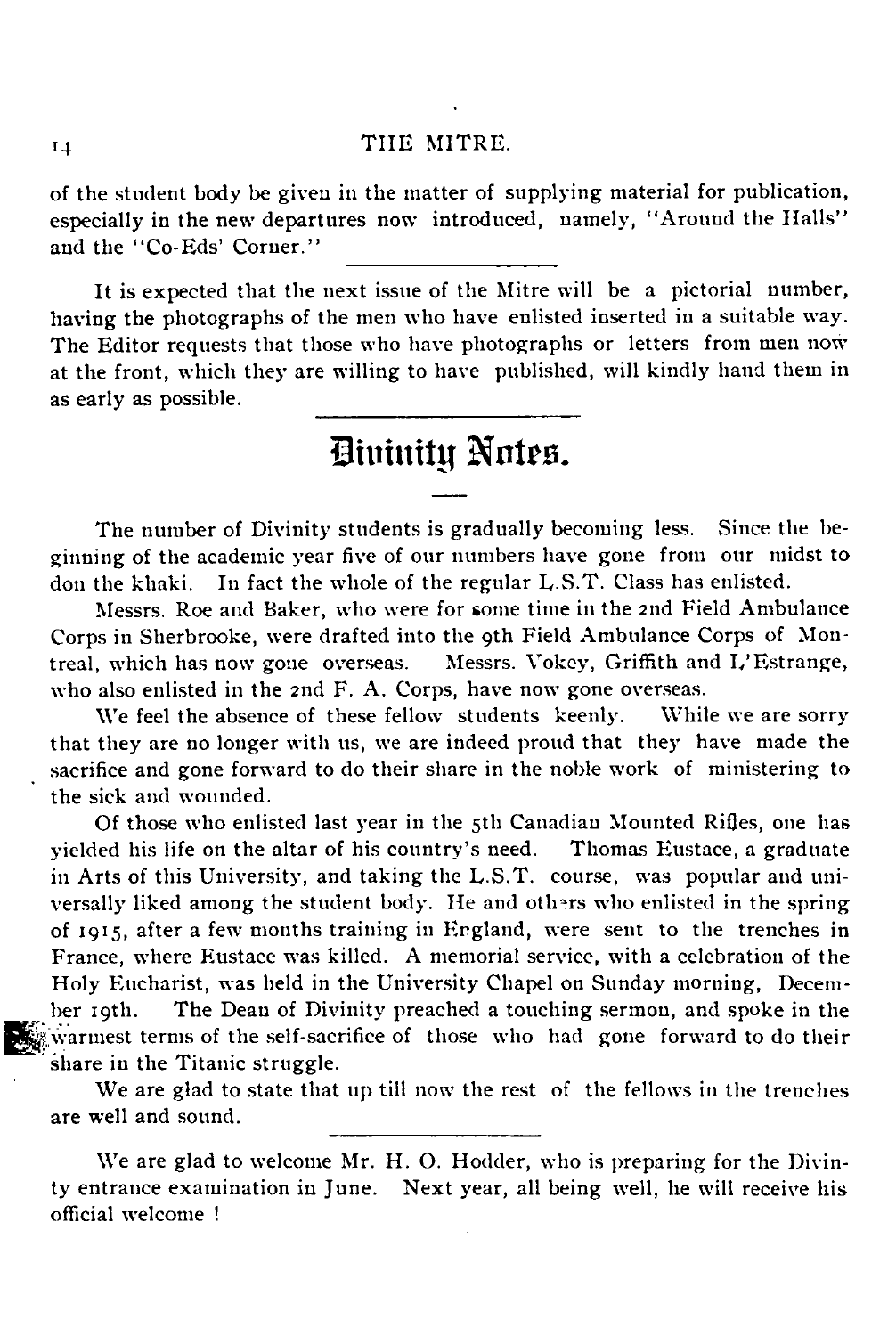On February 22nd the Lord Bishop of the Diocese conducted a " Quiet Day' ' for the clergy of the Deaneries of Coaticook and Sherbrooke in the Oratory of the Venerable Bede. The students in Divinity were kindly permitted to attend the series of excellent addresses which his Lordship delivered during the day. Many of the clergy were present, and the general feeling was that this day of meditation and prayer was helpful and inspiring.

A special admission service of the Guild of the Venerable Bede was held on the evening of Feb. 16th to receive into membership Mr. Joseph Vokey, on the eve of his departure with the 2nd Field Ambulance for overseas service. A few days later the following students were also admitted by the Warden, Rev. Professor Vial, B.D. : Messrs. Templeton, Dunn and Carson and the Rev. J. S. Rowe. These services, which were held the Oratory of the Venerable Bede, were most impressive in character.

During the season of Lent, evensong on Wednesdays will be held at five p. m., instead of the usual hour of half-past five. At these services sermons will be preached by visiting clergymen. At the service on Ash Wednesday the Rev. W. H. Moorhead, M.A., was the preacher.

A. R. LETT.

### Arts Notes.

Mr. G. W. Philbrick ' 17 has been appointed assistant librarian.

We are sorry to lose Messrs. Ward, Burton and Clements, all of whom have joined the 117th Battalion. 

Mr. A. P. Butler, who is teaching at St. Andrews East, recently paid a flying visit to the College.

Mr. F. Fluhmann ' 17 has been elected Secretary of the Students' Associa tion, thus filling the vacancy caused by the departure of Mr. T. Burton.

We are glad to note that "Timmy" Burton, who for some time past has been attending the N.C.O. class in Sherbrooke, has now gained the rank of corporal. We congratulate him most heartily.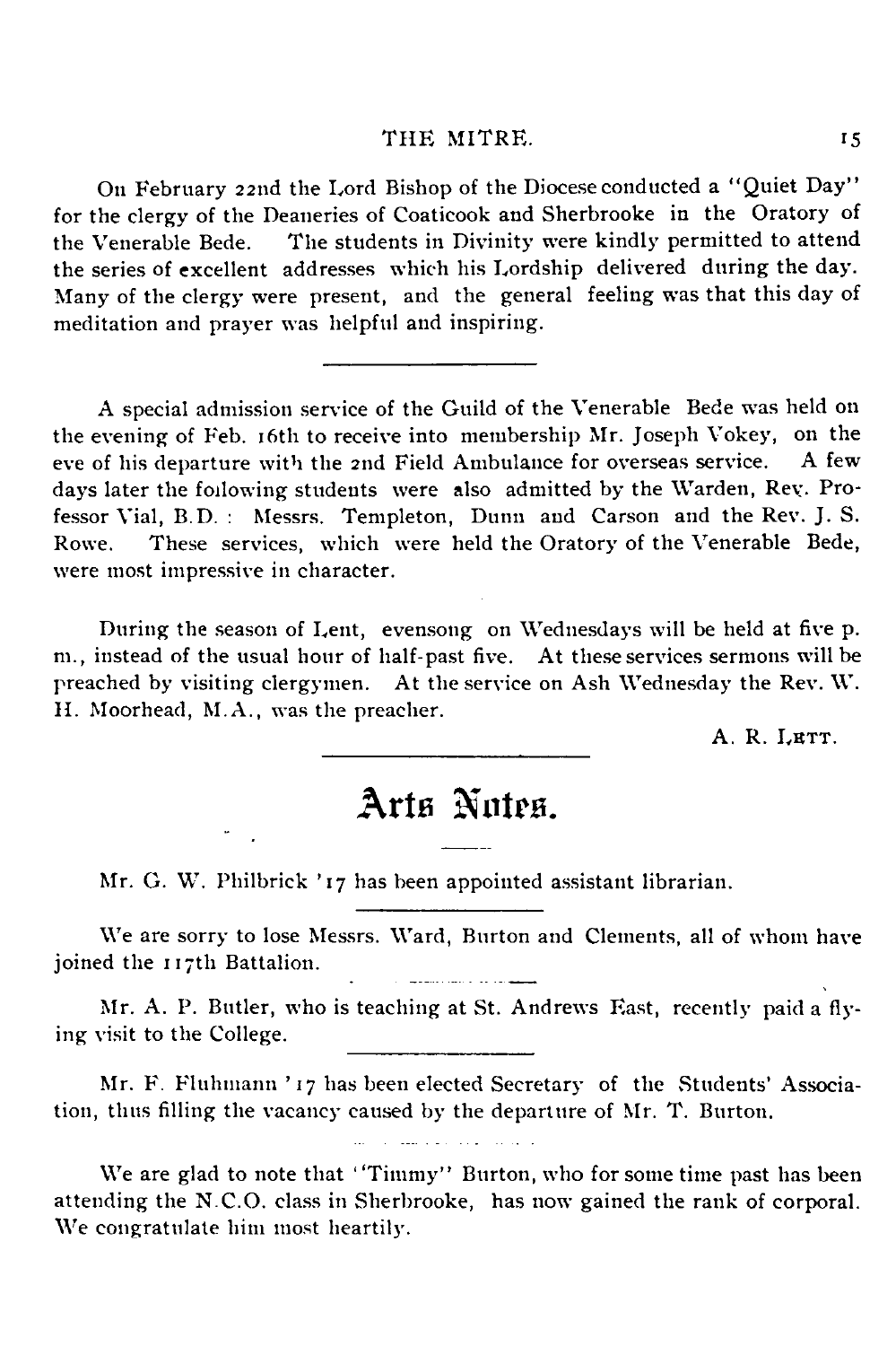Several interesting debates have been held this year in the Political Economy class.

The series of lectures in accountancy, given by Mr. S. E. Francis, will short ly come to an end.

The annual Foot-ball Dance was cancelled and a subscription taken up instead for the benefit of the Red Cross Society.

Mr. J. Robinson ' 17, our Senior man, is acting as organist in the University Chapel.

Dr. A. E. Robertson has recently been giving a series of lectures on " Home Nursing" in Prof. Vial's lecture room.

Mr. C. Cowen is now engaged in cataloguing the library.

### Co-Eds' Corner

On Wednesday evening, Nov. 3rd, a most interesting lecture on the Balkans was delivered by Professor Boothroyd, M.A. Besides the main event of the evening there was also a short musical programme provided. The lecture was given under the auspices of the Lady Students in aid of the British Red Cross. The sum of \$66.25 was realized.

Our senior lady this year is Miss Mabel Wilson '16.

We extend a warm greeting to Miss Gretchen Parrock, Miss Lillian Hawes and Miss Dorothy Goodwin, of North Hatley.

We note with pleasure the announcement of the engagement of Miss Edith Wilson, B.A. ' 15, to the Rev. C. F. Langton Gilbert, L.S.T. Miss Wilson, who is now teaching French and German at Halifax Ladies' College, will be remembered as one of Bishop's most successful students.

We were very sorry to lose Miss Dorothy White and Miss Muriel Hill, who were with us last year. Miss White is attending McDonald College, where she is taking a course in Domestic Science.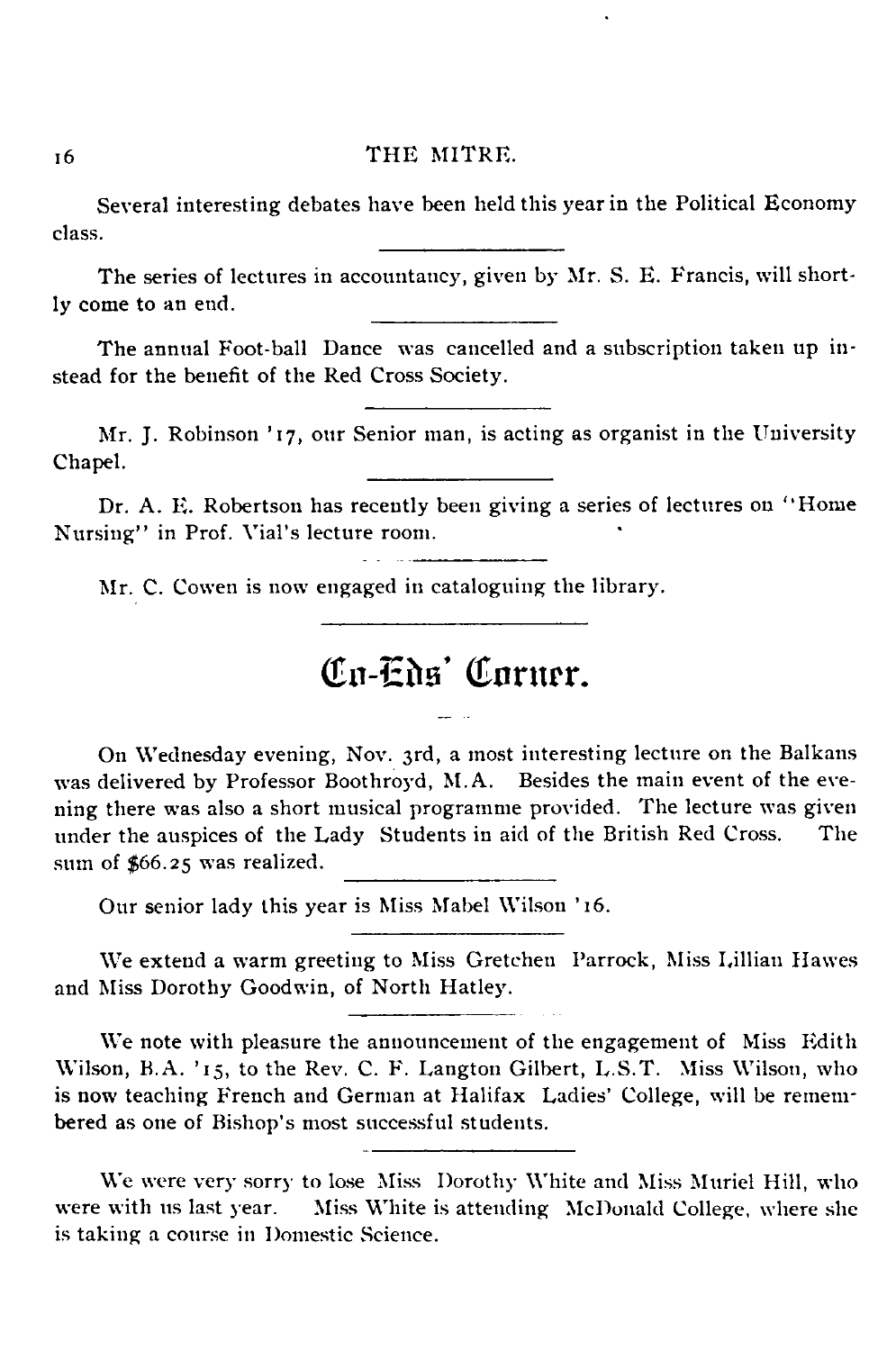Miss Frances Bayne, B.A. ' 15, is the special teacher at Lennoxville Academy. Miss Hazel Brown, B.A. ' 15, is the Principal of Gould Model School. Miss M. Wood, B.A. '15, is teaching in Gardiner, Mass., U.S.A. B.A. ' 15, is the Principal of the Academy at Ayers Cliff, Que., and Miss Isabella L. Smith, B.A. ' 15, is teaching in Montreal West.

The Lady Students were hostesses at a snow-shoe tramp and tea on Wednes-<br>day evening, January 19th. Mr. and Mrs. Richardson chaperoned the party, Mr. and Mrs. Richardson chaperoned the party,<br>e woods. On returning tea was served in the who tramped through the College woods. new common room, Mrs. Burt presiding.

A hockey team has been organized among the Lady Students. Frequent practises are being held and— well, they have already beaten Divinity !

The annual meeting of the Alumnae Society of Bishop's College was held in Lennoxville on Dec. 31st, 1915, at the home of the President, Miss M. A. Vau dry, M.A. The officers elected , for the ensuing year are : President, Miss F. Drummond, M.A. : Vice-President, Miss F. Bryant, M.A. ; Secretary, Miss D. J. Seiveright, M.A., Treasurer, Miss C. A. Seiveright. Miss Alice MacFadden, M.A., was chosen as representative to the Alumni Society. Arrangements were made for the annual lecture.

The following clipping of Sept. 2Sth may be of interest to many : Miss Eliz abeth Odell, B.A., of Sherbrooke, who recently graduated first in her class at the General Hospital, Montreal, has been appointed lecturer to the nurses during the illness of the regular lecturer. This is an honor to which Miss Odell is well en titled, both from her conspicuous ability as a nurse-in-training and her college record.

Our best wishes are offered to Miss M. M. Mitchell, B.A., whose engagement to Rev. E. R. Roy, M.A., rector of Cookshire, is now announced. Miss Mitchell was our representative on the Mitre staff last year.

### STOP PRESS !

After going to press, news comes to hand of the engagement of our senior lady, Miss Mabel Wilson '16 to the Rev. W. H. Moorhead, M. A. '12, lately curate at St. Peter's, Sherbrooke, and now chaplain to the 1 17th Battalion. We are sure that this happy state of affairs will give great satisfaction. We congratulate them both most heartily. Lucky " Pat !"

BERNICE A. HUNTER '16.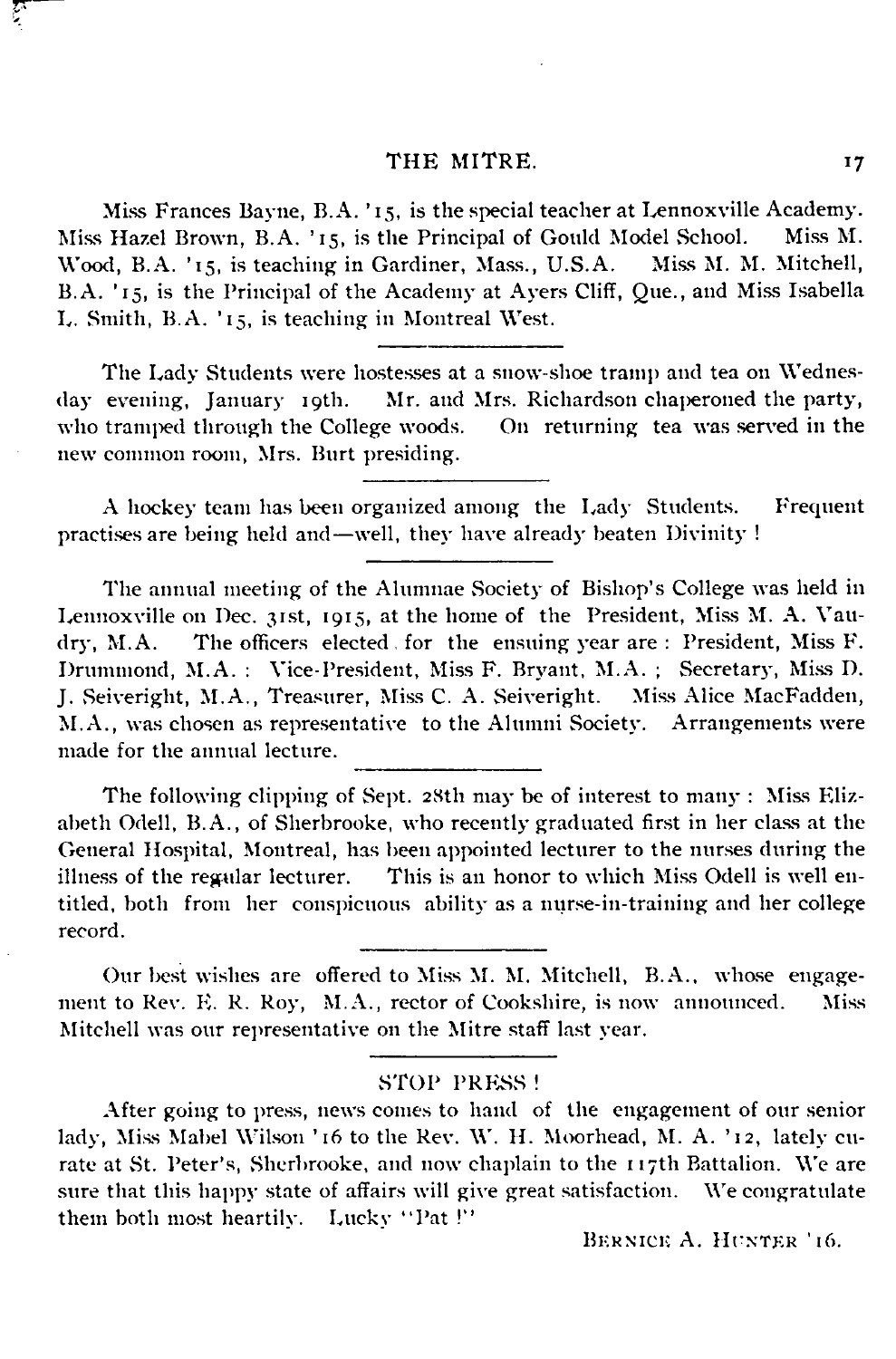### Dr Alumuis.

In the list of Canadians mentioned in the last despatch of Field Marshal Sir John French is the name of the Rev. Canon Scott, our distinguished graduate. It is very gratifying to note that his name appears in the New Year's honor list, His Majesty the King being graciously pleased to confer on him the order of C.M.G. We extend our hearty congratulations to the Canon.

The Rev. V. E. Hobart has given up his post at Quebec and joined the 148th<br>alion for Overseas service as a lieutenant in command of a platoon. Mr. Ho-Battalion for Overseas service as a lieutenant in command of a platoon. bart was for some time in charge of the Church of the Advent, Sherbrooke. His many friends wish him God-speed.

Another graduate Mr. D. C. Cameron ' 13 has been promoted to a lieutenancy.

It is refreshing to have news from those who, though far away, still remem-<br>ber with affection their Alma Mater. The Rev. C. Allen, in renewing his sub-The Rev. C. Allen, in renewing his subscription to the Mitre, mentions that he has resigned his curacy at St. Gabriel's, Canning Town, London, England, and has accepted a curacy in Putney, S.W.

We extend our hearty congratulations to Lieut. S. L. Craft ' 16 upon his marriage to Miss Gladys Worthington, of Sherbrooke, Que. Mr. Craft is with the Overseas Forces.

The Rev. W. H. Moorhead, M.A., curate at St. Peter's Church, Sherbrooke, has been appointed chaplain of the 117th Battalion now stationed in that city. Mr. Moorhead entered Bishop's in 1906, and three years later graduated in Arts with first-class honors. In 1911 he received his Licentiate in Sacred Theology, and in ' 12 took his degree of Master of Arts. Mr. Moorhead visited the University on Ash Wednesday and preached at the evening service. The Mitre congratulates him upon his recent appointment and wishes him every success.

The Rev. A. Sisco, L.S.T. ' 13, who has just finished a course of study at the General Theological Seminary, New York city, has been appointed chaplain to the Western Texas Military Academy, San Antonio, Texas, U.S.A.

The Rev. J. Young, L. S. T. ' 13, priest-in-charge at Marbleton, has been appointed to the Church of S. John the Divine, St. John, N.B.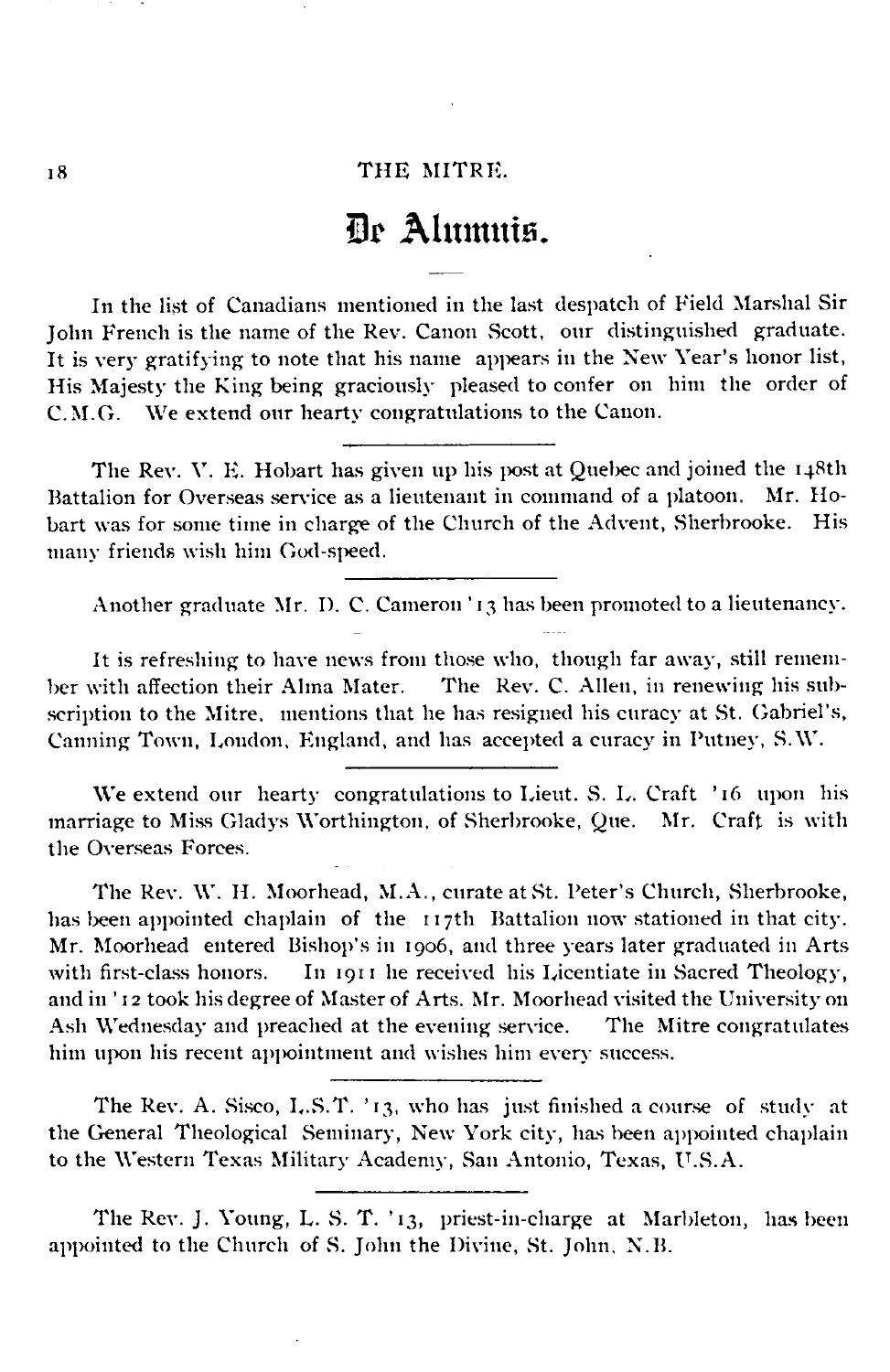The Rev. A. W. Reeves, B.A. '13, has been transferred from the mission of Sawyerville to the Magdalen Islands. The Rev. N. Ward, B.A. ' 11, takes charge of Sawyerville.

Mr. Butler, B.A. ' 14, is teaching at St. Andrews East, where he has charge of the model school.

The Rev. R. Bailey, B.A. ' 14, lately attached to the Cathedral at St. John's, Nfl., is now in charge of Glace Bay.

We are glad to record that Mr. M. H. Wells '15 has received a commission in the Royal Field Artillery. Mr. Wells was the first student to enlist from this University, entering the ranks of the C. F. A. as a private. He was wounded, in France, and returned to England to recuperate. There he registered in the Officers' Training Corps, and lately received the rank of lieutenant. His last letter was from Swanage Camp. We congratulate Lieut. Wells, and wish him every success.

### Brotherhood of St. Andrew.

The Chapter shows signs of very healthy life. The meetings are well attend ed and the services at Moulton Hill Mission, as well as Hospital visiting, have been well maintained.

Two of our members, Messrs. L'Estrange and Vokey, have enlisted in the 2nd Field Ambulance and have gone overseas. During the last term Messrs. Carson, Dunn, Holden and Travers were received into membership, and Mr. Freeman's transfer from the Chapter at St. George's Church, Ottawa, has been received.

Our late Vice-Director, Mr. L'Estrange, having resigned, Mr. A. R. Lett was elected to the office. Mr. Arch. E. Gardner, after a year's indefatigable work, has resigned the secretaryship, and Mr. W. C. Dunn has been elected to the position. Mr. Holden is acting as Treasurer.

At each meeting a short talk is given by one of the members. The Director, the Rev. J. S. Rowe, B.D. ' 16, gave an interesting address on " Brotherhood in Philadelphia," and the Vice-Director, Mr. Lett, speaking on "Brotherhood in a Country Parish," gave some very useful and practical suggestions to those who are likely to face the problem in days to come.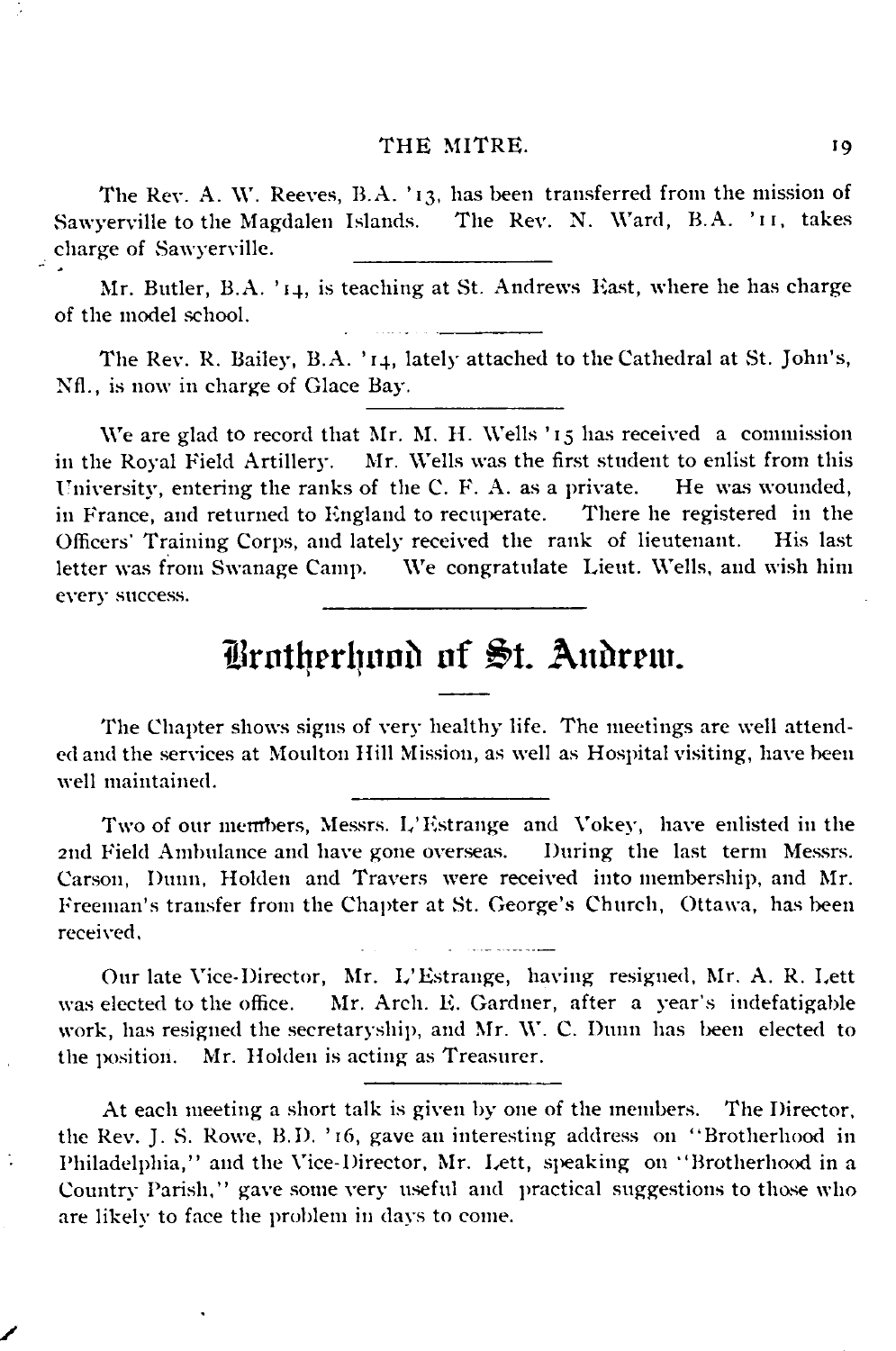We are glad to welcome Mr. H. Hodder to our meetings. All students are cordially invited to attend these meetings whether Brotherhood members or not. W .C.D.

### B. C. M. H.

The Missionary Union has suffered, like other organizations in the College, from the departure of members who have enlisted. During the past few months both the President and Secretary have joined the Canadian Ambulance Corps. We regret to see them go, yet we feel that Messrs. Roe and Vokey have taken the right step, and they leave with our heartiest good wishes and the hope that at some time in the future we may see them in our midst again. The vacancies have been filled by the election of Mr. A. R. Lett as President and Mr. W. C. Dunn as Secretary.

Owing to the circumstances of the times it is difficult for the Union to carry on much active work. But things must be kept alive, until the termination of the war makes it possible to go forward once more. In the meantime the students who are left should rally round, and help to sustain the interest by which alone the Missionary Union can justify its existence.

For the benefit of some who may not be sure what the Union stands for, it is thought well to give a few notes on its history, organization and work. It was founded in 1877, and the minute books for the past forty years bear many distinguished names—bishops, principals, professors, visiting clergymen, laymen and students. The object of the Union is to deepen the interest of its members in missionary work, and to give practical expression to that interest by means of prayer and service. All graduates and members of Bishop's College are eligible for membership. It had been the custom to hold meetings, at which addresses on missionary and kindred subjects were delivered. For some time it has been the custom to subscribe an annual sum toward the support of a Japanese student for the Christian ministry. The Moulton Hill mission was begun by the Union. This last, as well as other features of the Union's activities in the past, has now been undertaken by another College organization.

At the present time the work of intercession is kept up by a weekly litany of intercession in the College Chapel on Monday at 12-45 p.m. While it is much to be wished that more of the students endeavour to attend these intercessions, yet it is encouraging to find that a faithful few will gather week by week to remem ber the supreme work of the Church— the task of carrying out our Lord's com mand to "make disciples of all nations." It is hoped that the students will help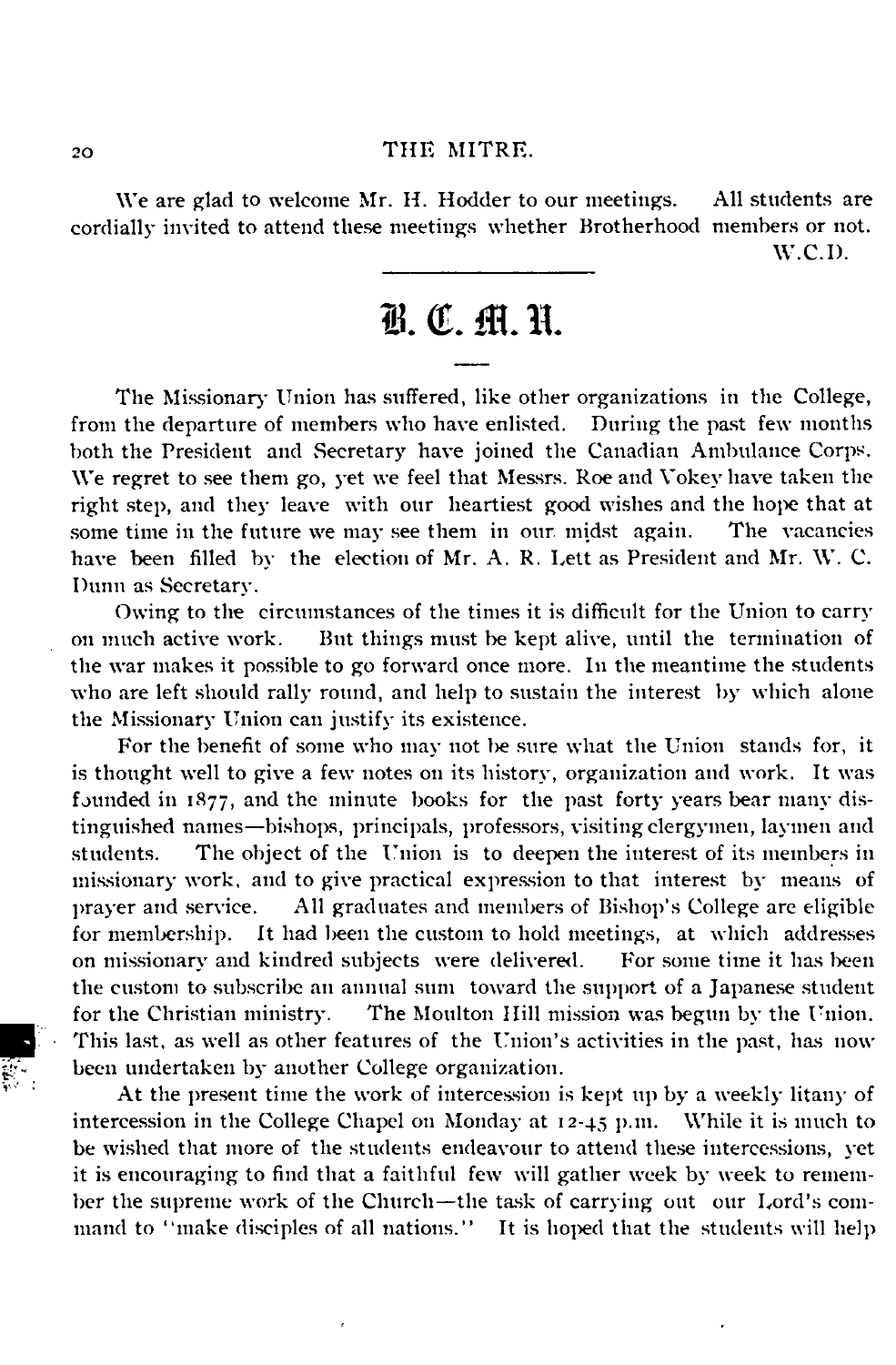ŗ

to make the Union a "live" organization, that when with peace there comes the opportunity for wider and deeper service, there may be found intact this organization through which so much of the college life has flowed, and through which so much has been done—and still can be done—for the glory of Christ and the spread of His Kingdom. W.C.D.

### Churchwarden Club.

The members of "Ye Ancient Order of ye Long Pipe" (called in the Greek Makron) now hold their meetings in the new Common Room, thanks to the kind nessmembers of the Students' Association. They have much pleasure in fumigating it at least twice a month !

The shades of those who have gone from our midst still hover in the smoke laden atmosphere in which the Wardens hold their nocturnal conclaves. Great shades !

The " Binominal Theorem" holds the office of President, and the " Peda gogue" holds the bag ! The grave member has learnt to keep his pipe alight but, alas ! the " Bishop" has broken his! The Scribe has vacated office and another victim reigns in his stead. Hail, Nicotina ! Hail ! T.

### Athletics.

### BA SK ET-BA LL.

Bishop's win from Y. M. C. A. Victoria's.

The first game of the season was played on November 17th, when Bishop's defeated the "Vics. of Sherbrooke Y.M.C.A, by a score of 23-19. The match took place in the College gymnasium and was attended by a large body of students and school boys. The game was fast and closely contested at all times. The Sherbrooke men were slightly heavier than the Bishop's " five" but were not as speedy, and lacked condition. Breckenbridge and McAllister were the pick of the visitors, while Robinson and Foss starred for the University. Burton, on defence, was at his best and stayed with Breckenbridge untiringly. At half time the score stood 11-9 in favor of Bishop's, and this lead was maintained throughout the rest of the game. Jacques and Lewis of B. C. S. handled the game in a satisfactory manner. The line-up was as follows :

Bishop's - Robinson (Captain) and Hume forwards, Fox centre. Burton and Norcross defense, Fluhmann and Letts subs.

Victoria's— Breckenridge (Captain) and McAllister forwards ; Smith centre ; Plamondon and Hatcher defence.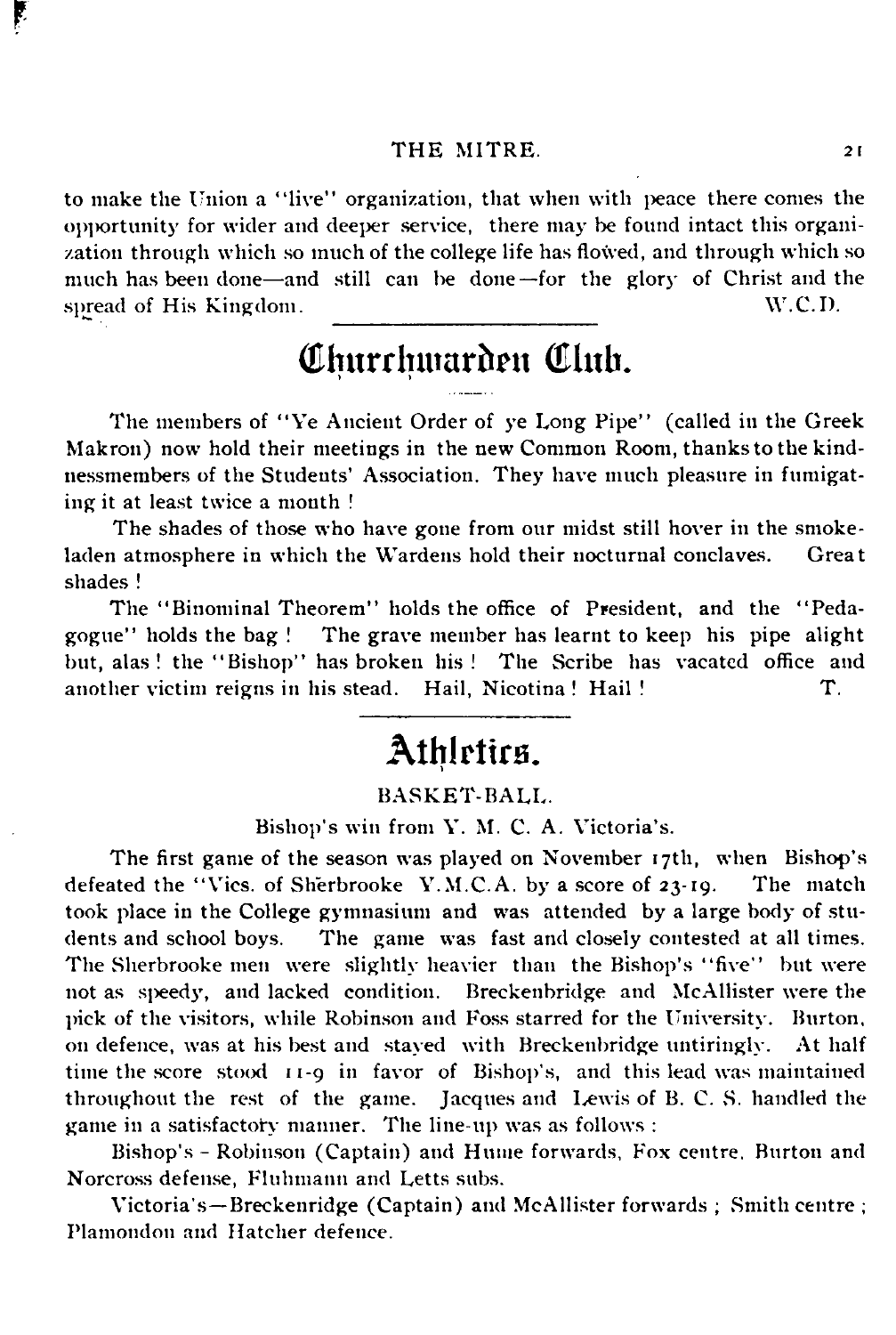### Stanstead 34, Bishop's 17.

The University quintette met its first defeat at the hands of Stanstead College on November 20th. The team was much weakened on account of Robinson's inability to play. Norcross for the defence was placed forward and Lett took the place of the latter. Stanstead began scoring after a few minutes play and worked their combination so well in the first period that the score board showed off 22 against 6 of Bishop's when this part ended. The second half be gan with lots of speed and good team work on both sides. The Stanstead men found it much harder to score in this period as they were closely watched by Burton and Lett. The University forwards became a little more familiar with the baskets and managed to score 11 points to their opponents 12 by the time the final whistle blew. The final score was 34-17 for Stanstead. Mr. McFadden of Stanstead refereed the game.

Bishop's second team also journeyed to Stanstead with the seniors and after a game were defeated by the Stanstead seconds, the score being 15-11. Stanstead played all around the University team in the first half but in the second period the Bishop's men, becoming more accustomed to the gymnasium, reversed the tables and made eight points to their opponents four. Gardner and Pender did most of the scoring for Bishop's. The inability of the Bishop's men to connect with the basket in shooting from fouls was responsible for their defeat.

### Bishop's 52, Montreal Diocesan College 7.

The University team journeyed to Montreal on Friday, Nov. 26th, and upon arrival were conducted to the Diocesan College where they prepared for the game which took place at 8-15 p.m. From the start until the final whistle blew Bishop's rushed the play and worked their combination with accuracy and speed. They were also in fine condition and did not at any time show signs of fatigue. Fouls were numerous, and Robinson of the University Five, who shot practically all of them, was at his best and missed very few. The Diocesan men were certainly heavier than our men but could not keep up with them in the way of speed. They seemed unable to find the baskets with their "foul" shots, nearly all of their points being made on fouls.

Burton injured his knee during the first few minutes of the game and was replaced by " Adam." Hume and Foss were probably at their best in this game, many points being scored by each of them. Lett and Norcross, on defence, held down the Diocesan men to two field baskets. Roy Foss, of McGill University, looked after the game to the satisfaction of both teams.

On the following evening Bishop's men were defeated by the Montreal North

雕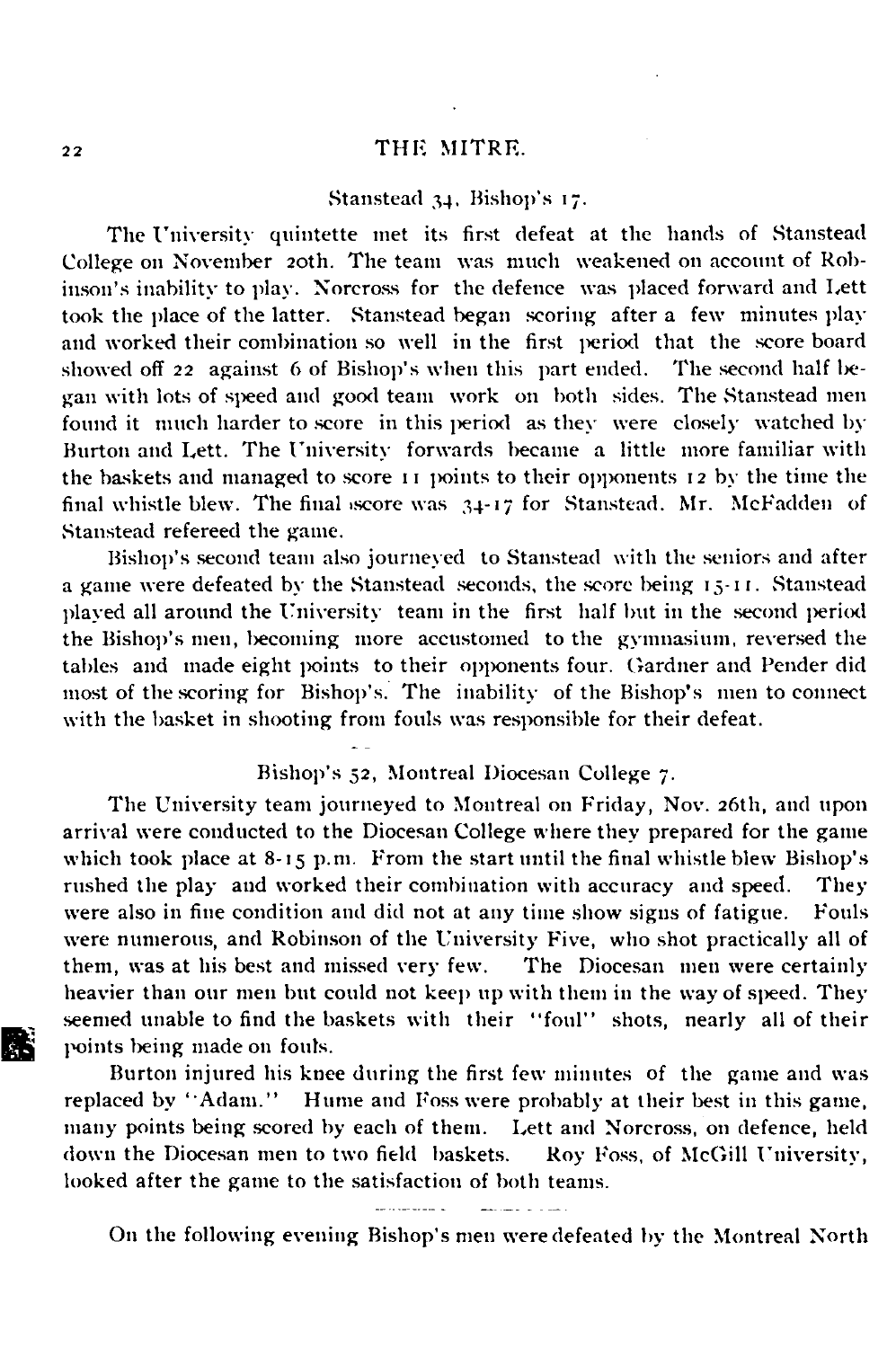End Y.M.C.A. by a score of  $47-14$ . After playing a hard game the previous evening and running around the city the next day, the Bishop's quintette did not feel exactly in the best form, and consequently did not show up creditably. The V M.C.A. worked some fine plays and their shooting was very accurate. Mr. Y. M.C. A. worked some fine plays and their shooting was very accurate. Maguire, the Y. M. instructor, and Roy Foss, of McGill, were the officers.

B.C.S. 27, U.B.C. 21.

The most exciting game of the season was played against the School and resulted after a hard, close fight in a victory for the School. Both teams were in fine condition and started off with lots of "pep." The scoring was very even and the first half ended in 12-10 for the University. During the second half the the first half ended in  $12-10$  for the University. School began to pull away, and gaining a lead managed to increase it substantially before the whistle blew. Dissatisfaction was expressed at the rulings of the referee.

### HOCKEY.

Bishop's University 7, Stanstead College 2.

On Saturday, January 29th, Bishop's University defeated Stanstead College at Minto rink, in a fast and hard game, by a score of 7 to 2.

The match was played in the three fifteen minute periods. In the first period play was close and rather unexciting, and no goals were scored by either side. Soon after the start of the second period, Abbot slammed a fast one past Deeprose, which was soon duplicated by McKindsey with a difficult side shot. Stanstead then slipped one past Lett from a scrimmage in front of the goal. The Uni versity added one more to their number just as the whistle blew, thus making a total of 3 to 1 for the home team at the end of the second part. The last part was undoubtedly the fastest and a better brand of hockey was also played by both teams especially by the Bishop's team. The forwards of the latter team worked in a little combination with the result that Lemieux netted two more. Robinson brought the total up to seven after a number of brilliant end to end rushes, and the visitors added another to their score, the game ending with the score 7 to 2.

"Brownie' ' Baker handled the game and gave satisfaction to both teams. The line up was as follows :

| <b>U.B.C.</b>                   | Stanstead College. |                |
|---------------------------------|--------------------|----------------|
| Lett                            | Goal               | Deeprose       |
| Pender                          | Point              | Davidson Capt. |
| <b>Norcross</b>                 | C. Point           | Cree           |
| Robinson Capt.                  | Centre             | Shaw           |
| McKindsey                       | L. Wing            | Laurie         |
| Holden                          | R. Wing            | <b>Wright</b>  |
| Lemieux, Abbott, Mitchell Subs. |                    | Stroud         |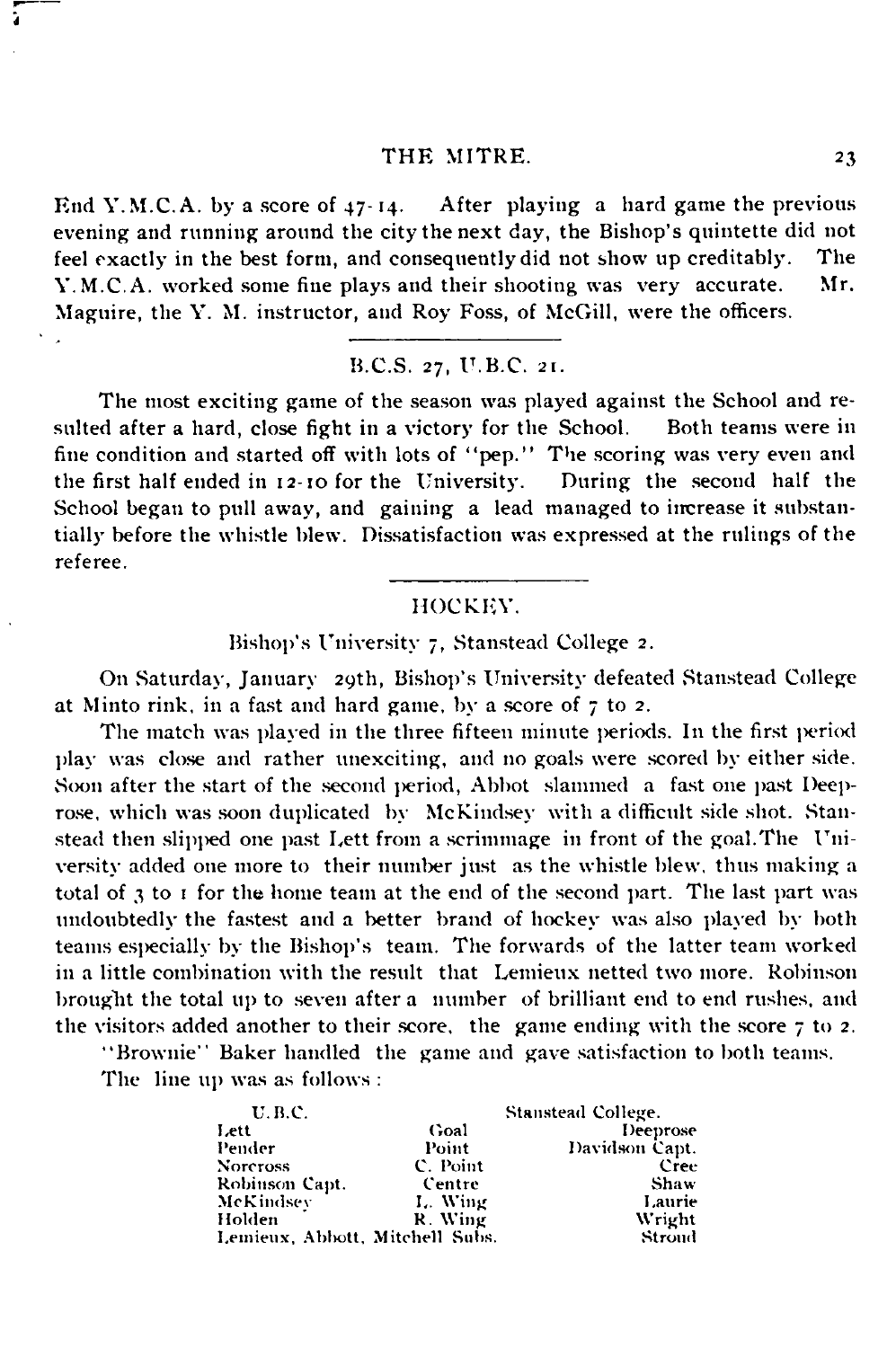### Around the Halls.

A series of lantern lectures is being delivered during the Lent term. So far the subjects dealt with have been most interesting and instructive. Dr. Rexford, Principal of the Montreal Diocesan College, gave the first of the series. His subject was "A Recent Trip to Palestine." Dr. Rexford gave a vivid and graphic description of the physical features of the country before going on to ex plain in detail the situation and characteristics of the city of Jerusalem. His lecture was greatly appreciated.

The next lecture, delivered by the Rev. J. Roy, LL.D., an old Bishop's man, dealt with the Niagara Gorge from a geological point of view. Dr. Roy has, from time to time, presented the University with many of his rare finds.

On the two Wednesdays following the Principal gave his lectures on ' 'A Trip to the Mediterranean." These lectures were much appreciated, especially as some of the audience had also made the trip. It was to them a renewing of acquaintanceship with familiar scenes.

Mr. Richardson, lecturer in the University in Mathematics, gave an interesting lecture on "Astronomy" on the following Wednesday evening. In pointing out that Saturn's ring is in reality a mass of stars and planetoids, the lecturer effectually destroyed a pet ambition of the writer's, when a boy, namely, to skate at leisure round that glorious track !

Other lectures will be given from time to time. The authorities have ex tended a most cordial invitation to all friends of the University.

The principal lectured in the church hall, Magog, on Saturday, March 4th, the subject being " Ancient Rome." A large audience was in attendance, and the lecture was much appreciated. Dr. Parrock also lectured on the same subject, on March oth in the church hall, Coaticook.

Professor Call has recently received a letter from an old bursar, Lieutenant Stewart, who is at present " somewhere in Belgium," and quartered in a ruined farmhouse.

The writer jocularly remarks that, owing to the bursting of shells in the vicinity, his letter writing was somewhat incomplete. We imagine it would be '. He mentions that he is keeping well, and sends his best wishes to all.

Might we suggest that a private line be installed between the Arts building and the Sherbrooke Hospital ?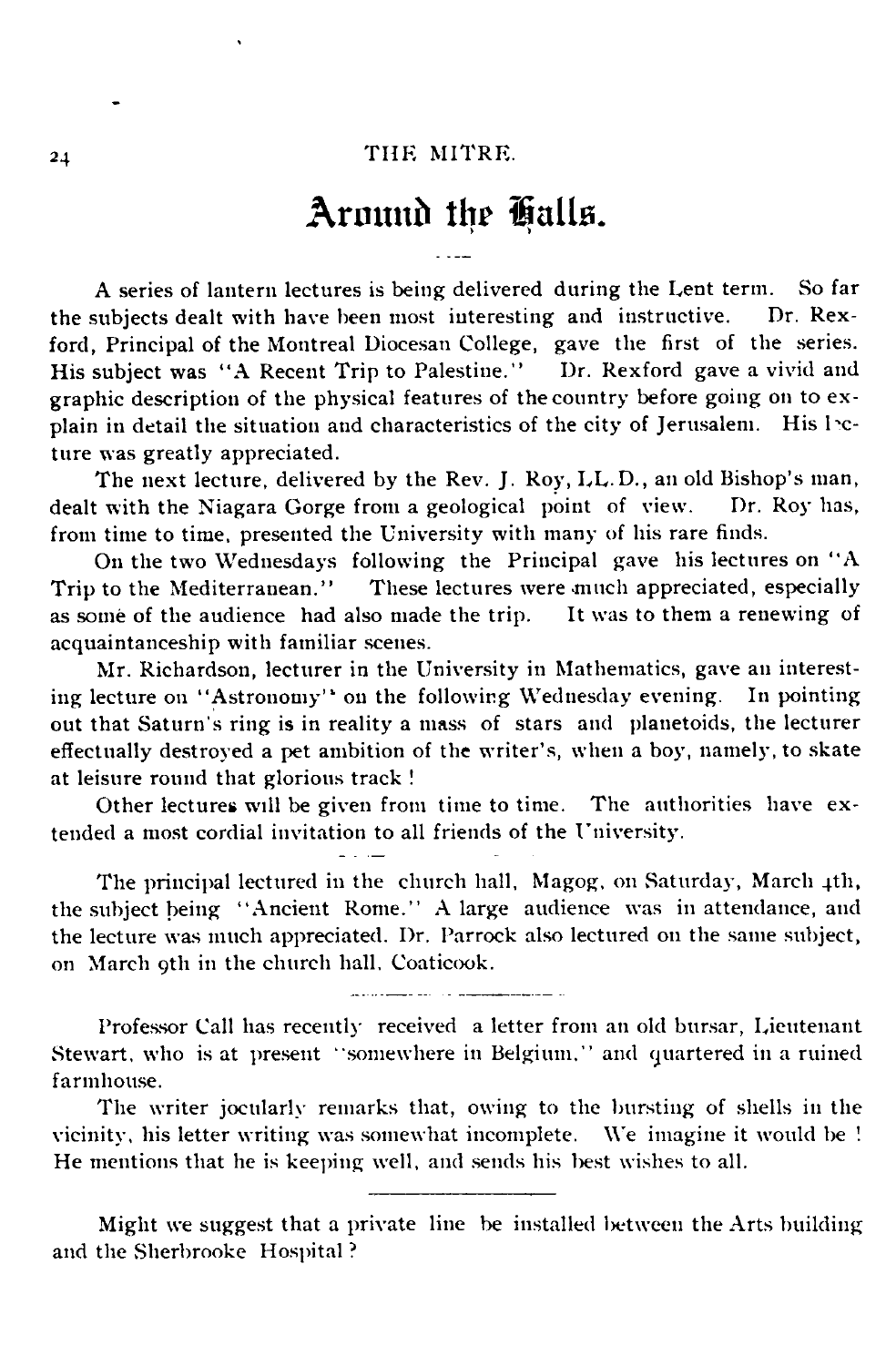What a fascination the door of the Ladies' Common Room seems to have for one of our " prep" men. Beware, young man ! Others have taken that fatal turn- $\log$ !

What's the matter with Matthews? Oh yes, you bet !

A negro was brought into court in a small southern town on the charge of stealing.

"Are you guilty or not guilty, Sam ?" sternly inquired the judge.

"Well, your honor," meekly replied the prisoner, "I would like to hear the evidence first !"

Every Caesar has his conspirators !

And for whom are those sweet glances from the Ladies' Common Room ?

Has anyone heard whether our representative found the "goat" difficult to ride !

Isn't it rather strange that one of our grave Seniors always comes back from Sherbrooke with "chicklets" always wrapped in a paper bag from Woodworth's

The present horde of "Freshies" have remarkably good appetites to judge from the way "Tim" dances around them in the dining-hall. "Tim's" delight is to feed " Freshies" and persuade them to join his boxing classes.

" Some people should have been flowers— they are so fond of staying in their beds."

An old sage once said, "Only the good die young." A modern cynic remarks dryly, "Only the young die good."

Small boy— Father, is it wrong to cheat a lawyer ? Father-No--impossible.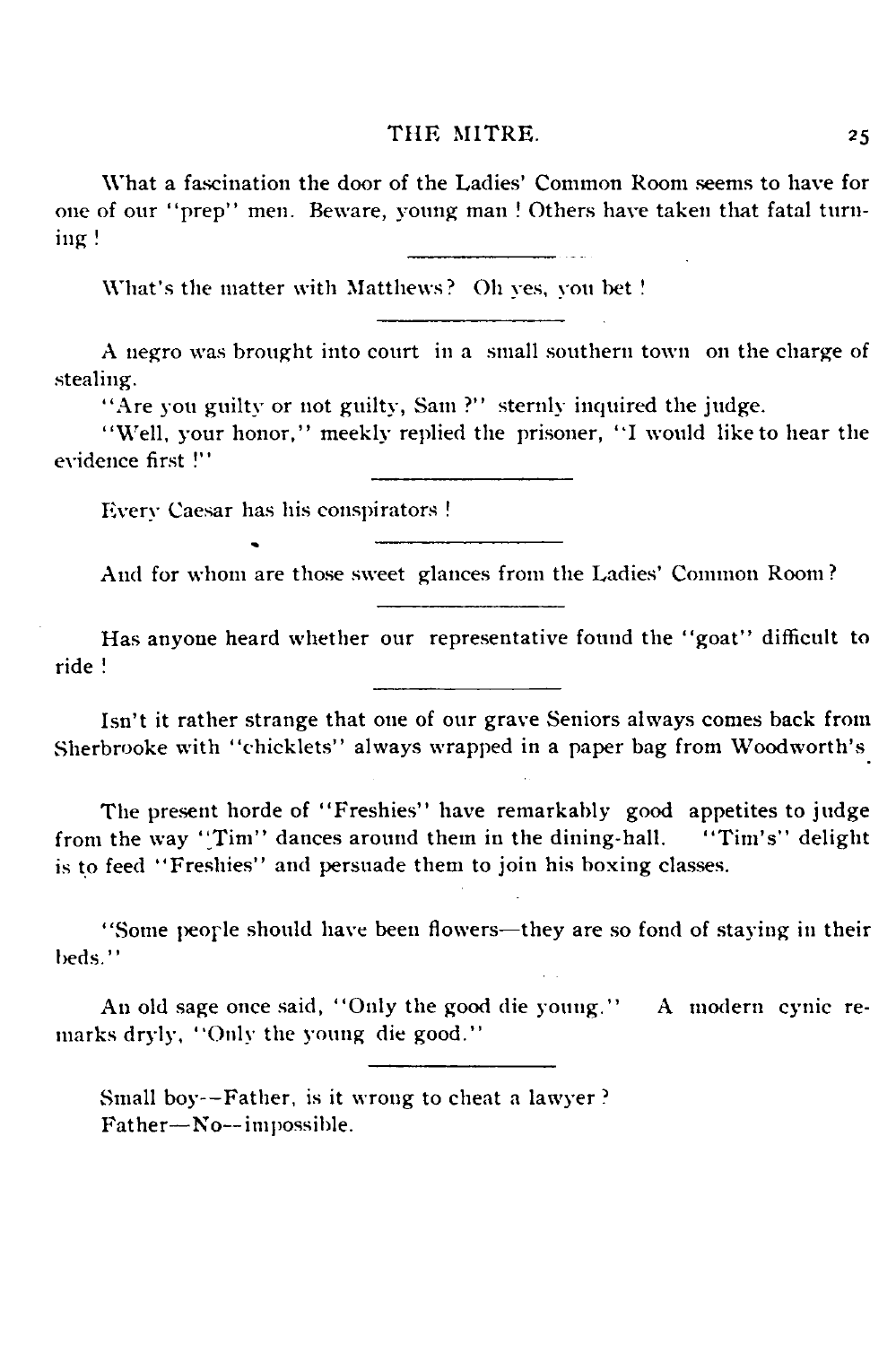### Exchanges.

The Mitre acknowledges with thanks, the following magazines :-- University Monthly, University of New Brunswick, St. John's College Magazine, Argosy, Mount Allison University, The McMaster University Monthly, Harvard Alumni Bulletin, King's College Record, The MacDonald College Magazine, The Western University Gazette, The Bowdoin Quill, The Gateway, University of Alberta, The Student, Edinburgh University, The Gryphon, University of Leeds, Trinity University Review. Trinity College School Record, Meadville Theol. School, Quarterly Bulletin, Quebec Diocesan Gazette, Algoma Missionary News, Queen's University Journal, Arcadia, Athenaeum, Ashburian, Coaticook Observer.

" We must solve the problem of the war through the mysteries of the Cross.' ' The Rev. Prof. Vial in a sermon preached in the University Chapel on the 24th Sunday after Trinity.

The staff of the Trinity University Review are to be congratulated on making the "Personals" section the most interesting of all the college papers which come to our hands.

"The Gateway" is an interesting paper which will probably play an important part in the life of the West. At first sight it looks like an ordinary newspaper, and this will no doubt tempt many a disinterested person to purchase a copy.

Every duty we omit obscures some truth we should have known. —Ruskin.

In the January number of the King's College Record there is a photograph of the newly-elected President of that University. The Mitre extends congratuations to the University of King's College in having chosen the Rev. Professor T. S. Boyle, M.A., D.D., as its new head.

The Rev. Canon Vernon, B.D., has contributed to the King's College Record a very scholarly article on ''Modernism in the Church of Rome." The Canon's exposition of the subject shows a thoroughness of apprehension as to the origin and future of this tendency in the Roman Church.

### NO USE LOOKING!

Housewife— If you love work why don't you find it ? Begging Tramp— Love is blind, mum.— Selected.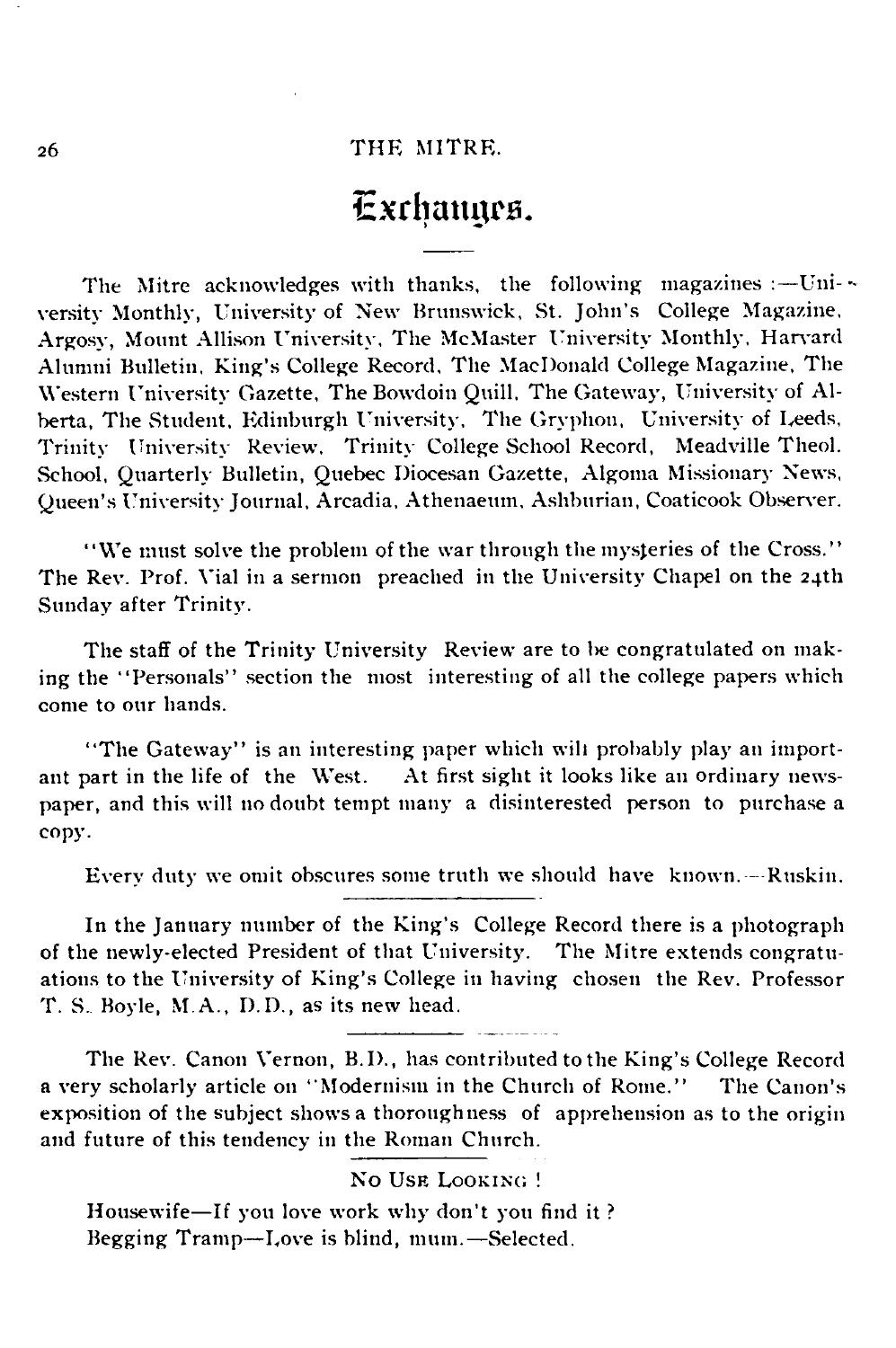#### GIVE WOMEN THEIR RIGHTS!

Smith— Do you believe in woman's suffrage ? Brown— Sure ! Let the women suffer the same as the men.— Selected.

First Initiate— Ve got signess to our house. Second ditto—Vot's wrong ? First ditto— My poy's sig. Second ditto-Iss he? First ditto— No, Ikey.— From McMaster Monthly.

THE POET AGAIN.

He had long hair and a pensive look. He wrote a poem entitled, " Why I Live." He signed it "Augustus" and sent it to a magazine. The editor wrote him as follows : " My dear Augustus, the reason why you live is because you sent the poem by mail, instead of bringing it personally." — From Stanstead College Magazine. The value of the set of the set of the REV. J. S. Rown, B.D.

### **EDWARDS FURNIUTURE COMPANY**

### SHERBROOKE.

### STUDENTS' ROOMS FURNISHED COMPLETE

### *CASH OR CREDIT.*

### LARGEST STOCK IN TOWNSHIPS.

*THEODORE MACINTYRE '*

THE COLLEGE BARBER

**HAIR DRESSING AND SCALP MASSAGING A SPECIALTY. ELECTRIC MASSAGE MACHINE.**

If I satisfy you, tell others ; if I don't, tell me.

--------Pipes, Tobacco, Cigars and Cigarettes--------

*.Taylor B lock, opposite G.J.R Lennoxville.*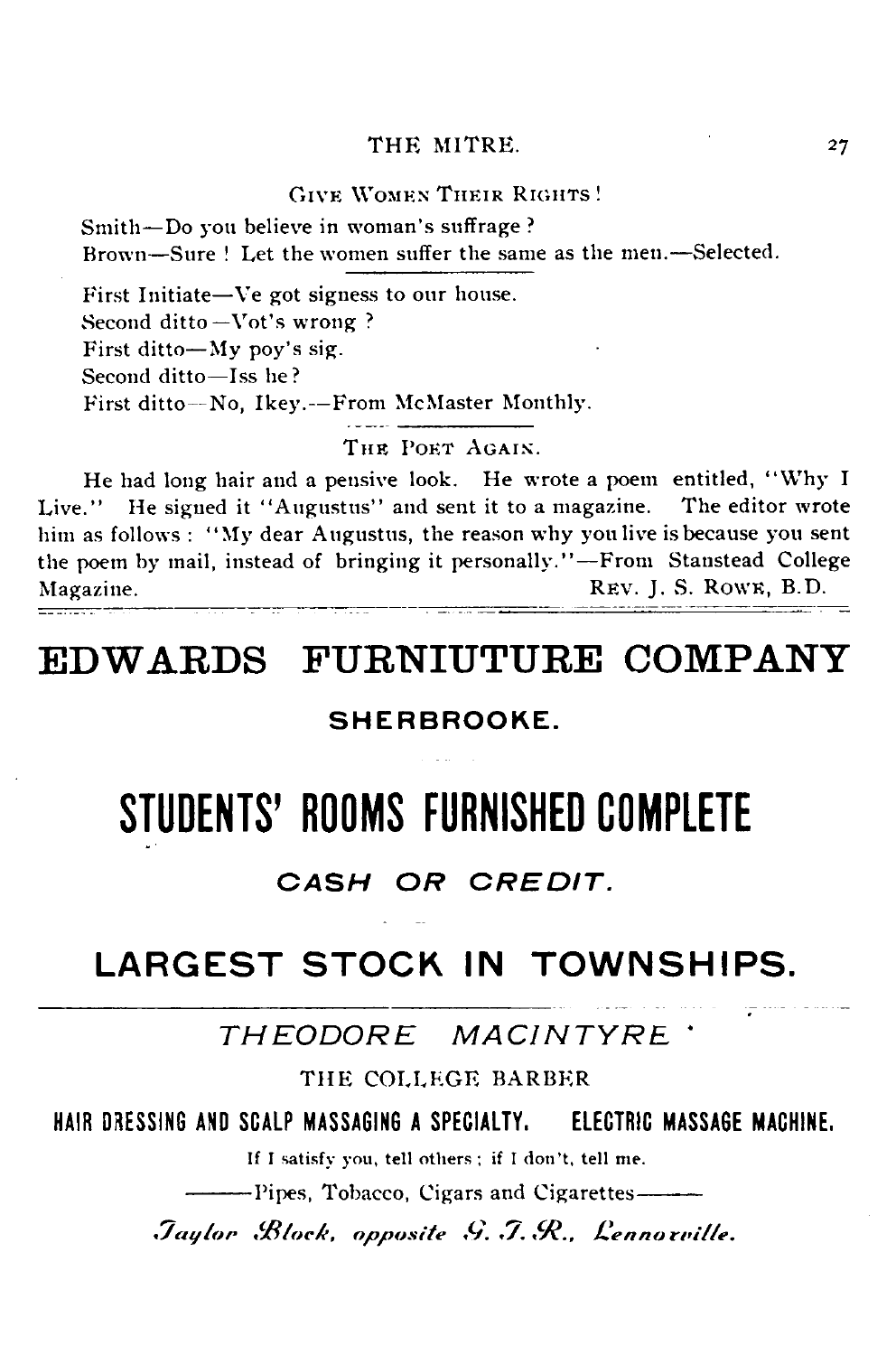THE MITRE.



### **EXCELLENCE IX RAILWAY SERVICE**



Is expressed in what the

# Grand Trunk System

The Double Track Route, is offering the Travelling Public. Excellent Road Bed, Superb Dining-car Service, Courteous Attention, Modern Equipment.

The Grand Trunk System reaches all trade centres in Eastern Canada, and is now a large factor in Western Canada<br>Canada traffic through the Grand Trunk Pacific.

--------T h e N E W R O U T E T O T h e W E S T -------- V ia G. T. System , T. & N. 0. R y. and Can. G ovt. R y., through Toronto, N orth Bay. C obalt, C ochran e and W in n ip eg. offers m any attra ctiv e features, traversin g la r g e ly an en tire ly new country. W rite for d escrip tive folders.

-THE INTERNATIONAL LIMITED-

Canada's train of Superlor Service, leaves Montreal at 10-15 a.m. daily and arrives Toronto 5-45 p.m., London<br>8-53 p.m., Detroit 10-58 p.m., Chicago 8-00 a.m. Modern in every detail. Observation, Library, Compartment<br>Ca. T

P assenger T raffic M anager. C ity P assenger and T ic k e t A gen t A ssistan t Pa ssen ger T raffic M gr. M ontreal. Phone 88, Sherb rooke. M ontreal

## *CANADIAN PACIFIC RY.*

*TR A V E L BY T H E*

OCEAN AND RAIL SERVICE.

*The Only Transcontinental in the World.* 

The only company running through trains under one management from the Atlantic to the Pacific Oceans.

*THE LONGEST RAIL TRACK IN THE WORLD*

C .P .R Trains and Steamers extend in a direct line from Great Britain to Houg  $Kong - 11,841$  miles.